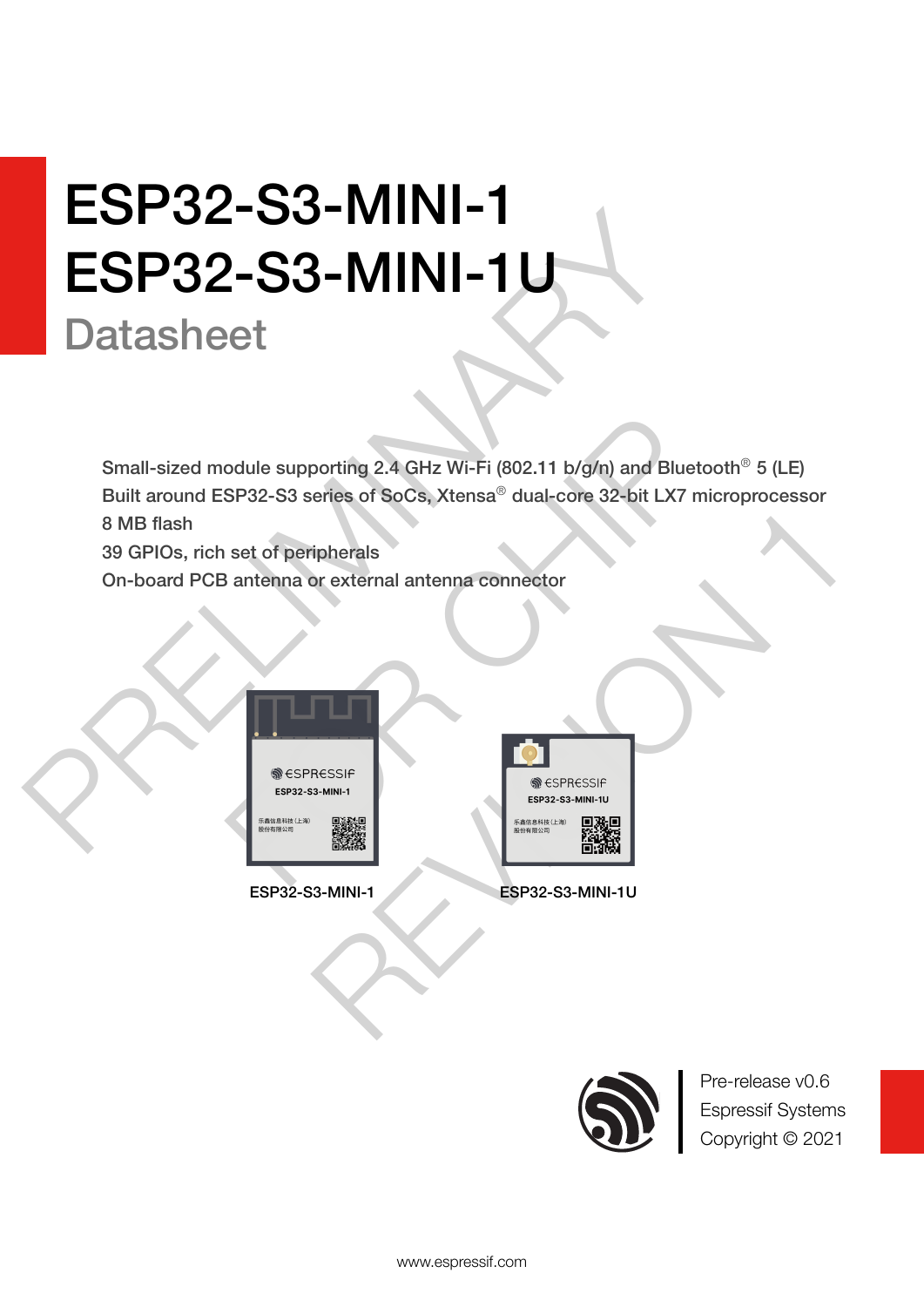# <span id="page-1-0"></span>1 Module Overview

#### Note:

Check the link or the QR code to make sure that you use the latest version of this document: [https://www.espressif.com/sites/default/files/documentation/esp32-s3-mini-1\\_mini-1u\\_datasheet\\_](https://www.espressif.com/sites/default/files/documentation/esp32-s3-mini-1_mini-1u_datasheet_en.pdf) [en.pdf](https://www.espressif.com/sites/default/files/documentation/esp32-s3-mini-1_mini-1u_datasheet_en.pdf)



# 1.1 Features

## CPU and On-Chip Memory

- ESP32-S3FN8 embedded, Xtensa<sup>®</sup> dual-core 32-bit LX7 microprocessor, up to 240 MHz
- 384 KB ROM
- 512 KB SRAM
- 16 KB SRAM in RTC
- 8 MB SPI flash

#### Wi-Fi

- 802.11 b/g/n
- Bit rate: 802.11n up to 150 Mbps
- A-MPDU and A-MSDU aggregation
- 0.4 *µ*s guard interval support
- Center frequency range of operating channel:  $2412 \sim 2484 \text{ MHz}$

#### Bluetooth

- Bluetooth LE: Bluetooth 5, Bluetooth mesh
- Speed: 125 Kbps, 500 Kbps, 1 Mbps, 2 Mbps
- Advertising extensions
- Multiple advertisement sets

• Channel selection algorithm #2

## **Peripherals**

<span id="page-1-1"></span>1.1 Features<br>
CPU and On-Chip Memory<br>
CSF32 SSTN8 ambodied. Xtensa<sup>9</sup> dual corte<br>
32-bit LX7 metopocossor, up to 240 MHz<br>
- GRS, CRI, CRI, CRI, CRI, CRI, CRI methods, Cerrica ambass counter.<br>
- STR SFAM in TC CSF (SF), CR • GPIO, SPI, LCD interface, Camera interface, UART, I2C, I2S, remote control, pulse counter, LED PWM, USB 1.1 OTG, USB Serial/JTAG controller, MCPWM, SDIO host, GDMA, TWAI® controller (compatible with ISO 11898-1, i.e. CAN Specification 2.0), ADC, touch sensor, temperature sensor, timers and watchdogs

## Integrated Components on Module

• 40 MHz crystal oscillator

#### Antenna Options

- On-board PCB antenna (ESP32-S3-MINI-1)
- External antenna via a connector (ESP32-S3-MINI-1U)

#### Operating Conditions

- Operating voltage/Power supply: 3.0 ~ 3.6 V
- Operating ambient temperature:  $-40 \sim 85$  °C
- Dimensions: See Table 1

# <span id="page-1-2"></span>1.2 Description

ESP32-S3-MINI-1 and ESP32-S3-MINI-1U are two powerful, generic Wi-Fi + Bluetooth LE MCU modules that feature a rich set of peripherals, yet an optimized size. They are an ideal choice for a wide variety of application scenarios related to Internet of Things (IoT), such as embedded systems, smart home, wearable electronics, etc.

ESP32-S3-MINI-1 comes with a PCB antenna. ESP32-S3-MINI-1U comes with an external antenna connector.

Espressif Systems 2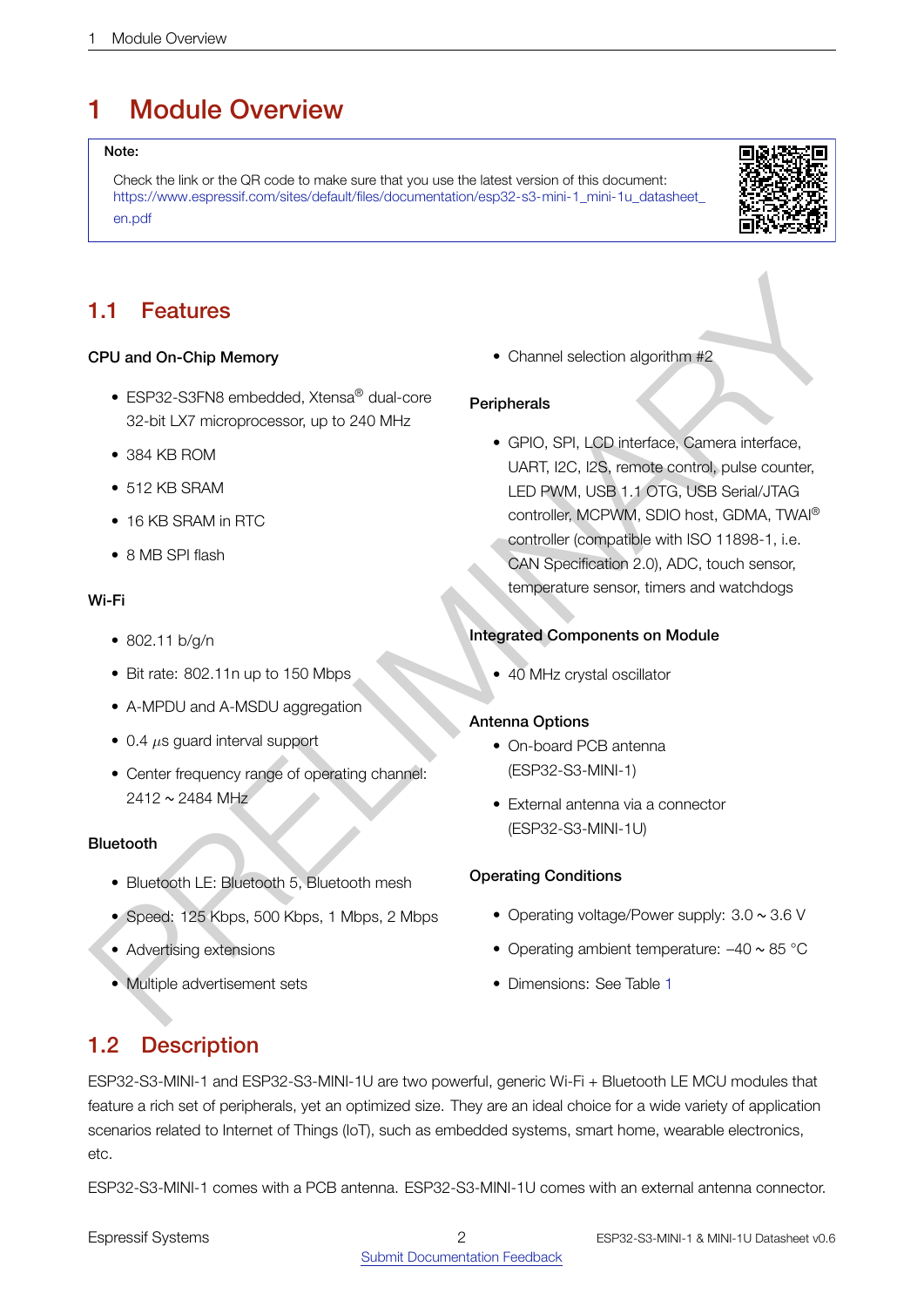The ordering information of the module is shown in Table [1.](#page-2-0)

<span id="page-2-0"></span>The information in this datasheet is applicable to both modules.

| <b>Module</b>                                      | ESP32-S3-MINI-1U<br>ESP32-S3-MINI-1 |                               |  |  |  |  |
|----------------------------------------------------|-------------------------------------|-------------------------------|--|--|--|--|
| Variants                                           | ESP32-S3-MINI-1-N8                  | ESP32-S3-MINI-1U-N8           |  |  |  |  |
| Chip Embedded                                      | ESP32-S3FN8                         |                               |  |  |  |  |
| Flash                                              | 8 MB (Quad SPI)                     |                               |  |  |  |  |
| <b>PSRAM</b>                                       |                                     |                               |  |  |  |  |
| <b>Dimensions</b><br>$15.4 \times 20.5 \times 2.4$ |                                     | $15.4 \times 15.4 \times 2.4$ |  |  |  |  |

#### Table 1: Ordering Information

At the core of the modules is an ESP32-S3FN8, an Xtensa® 32-bit LX7 CPU that operates at up to 240 MHz. You can power off the CPU and make use of the low-power co-processor to constantly monitor the peripherals for changes or crossing of thresholds.

Finally<br>
PREASE CRI[MI](http://espressif.com/sites/default/files/documentation/esp32-s3_datasheet_en.pdf)NARY BAR (Cluster SP)<br>
PREASE CRIMINARY BAR (Cluster SP)<br>
At the core of the crickless is an ESP52-S3FNB, an Xierseab 52-tail LX7 CPU fluid operatives at up to 240 MHz.<br>
Not can power of the CPU and ESP32-S3FN8 integrates a rich set of peripherals including SPI, LCD, Camera interface, UART, I2C, I2S, remote control, pulse counter, LED PWM, USB Serial/Jtag, MCPWM, SDIO host, GDMA, TWAI® controller (compatible with ISO 11898-1, i.e. CAN Specification 2.0), ADC, touch sensor, temperature sensor, timers and watchdogs, as well as up to 45 GPIOs. It also includes a full-speed USB 1.1 On-The-Go (OTG) interface to enable USB communication.

#### Note:

\* For more information on ESP32-S3FN8, please refer to *ESP32-S3 Series Datasheet* .

# <span id="page-2-1"></span>1.3 Applications

- Generic Low-power IoT Sensor Hub
- Generic Low-power IoT Data Loggers
- Cameras for Video Streaming
- Over-the-top (OTT) Devices
- USB Devices
- Speech Recognition
- Image Recognition
- Mesh Network
- Home Automation
- Smart Building
- Industrial Automation
- Smart Agriculture
- Audio Applications
- Health Care Applications
- Wi-Fi-enabled Toys
- Wearable Electronics
- Retail & Catering Applications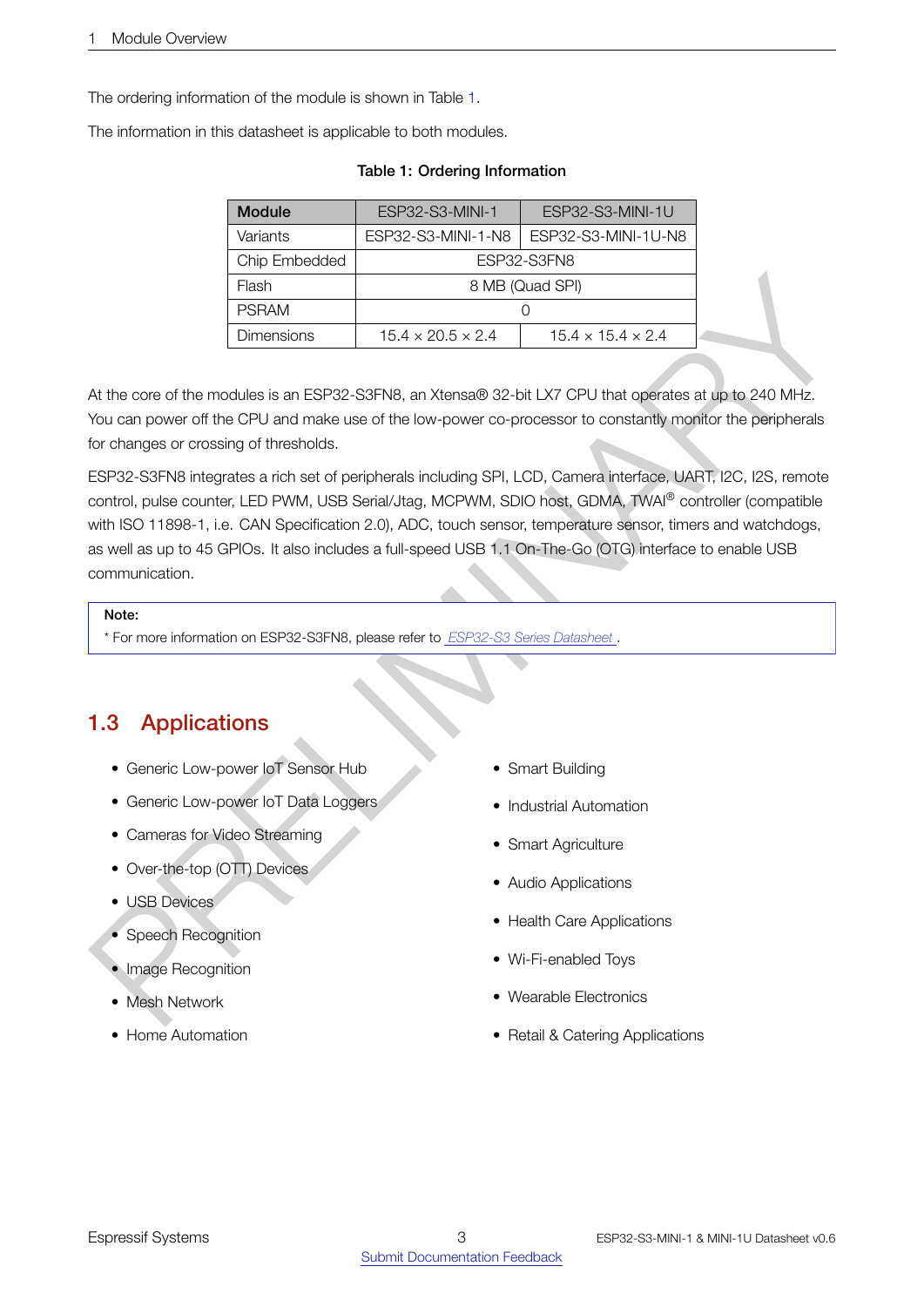# **Contents**

| 1                                           | <b>Module Overview</b>                                                                                                                                                                                                                                                                                                                                                                                                                                                                                                                      | $\mathbf{2}$                                                         |
|---------------------------------------------|---------------------------------------------------------------------------------------------------------------------------------------------------------------------------------------------------------------------------------------------------------------------------------------------------------------------------------------------------------------------------------------------------------------------------------------------------------------------------------------------------------------------------------------------|----------------------------------------------------------------------|
| 1.1                                         | Features                                                                                                                                                                                                                                                                                                                                                                                                                                                                                                                                    | $\mathbf{2}$                                                         |
| 1.2                                         | Description                                                                                                                                                                                                                                                                                                                                                                                                                                                                                                                                 | $\mathbf{2}$                                                         |
| 1.3                                         | <b>Applications</b>                                                                                                                                                                                                                                                                                                                                                                                                                                                                                                                         | 3                                                                    |
| $\overline{2}$                              | <b>Block Diagram</b>                                                                                                                                                                                                                                                                                                                                                                                                                                                                                                                        | $\overline{7}$                                                       |
| 3                                           | <b>Pin Definitions</b>                                                                                                                                                                                                                                                                                                                                                                                                                                                                                                                      | 8                                                                    |
| 3.1                                         | Pin Layout                                                                                                                                                                                                                                                                                                                                                                                                                                                                                                                                  | 8                                                                    |
| 3.2                                         | <b>Pin Description</b>                                                                                                                                                                                                                                                                                                                                                                                                                                                                                                                      | 8                                                                    |
| 3.3                                         | <b>Strapping Pins</b>                                                                                                                                                                                                                                                                                                                                                                                                                                                                                                                       | 10                                                                   |
| 4<br>4.1<br>4.2<br>4.3<br>4.4<br>4.5<br>4.6 | <b>Electrical Characteristics</b><br><b>Absolute Maximum Ratings</b><br><b>Recommended Operating Conditions</b><br>DC Characteristics (3.3 V, 25 °C)<br><b>Current Consumption Characteristics</b><br><b>Wi-Fi RF Characteristics</b><br><b>Wi-Fi RF Standards</b><br>4.5.1<br>Wi-Fi RF Transmitter (TX) Specifications<br>4.5.2<br>4.5.3<br>Wi-Fi RF Receiver (RX) Specifications<br><b>Bluetooth LE Radio</b><br>Bluetooth LE RF Transmitter (TX) Specifications<br>4.6.1<br><b>Bluetooth LE RF Receiver (RX) Specifications</b><br>4.6.2 | 13<br>13<br>13<br>13<br>14<br>14<br>14<br>15<br>16<br>17<br>17<br>19 |
| 5                                           | <b>Module Schematics</b>                                                                                                                                                                                                                                                                                                                                                                                                                                                                                                                    | 22                                                                   |
| 6                                           | <b>Peripheral Schematics</b>                                                                                                                                                                                                                                                                                                                                                                                                                                                                                                                | 24                                                                   |
| 7                                           | <b>Physical Dimensions and PCB Land Pattern</b>                                                                                                                                                                                                                                                                                                                                                                                                                                                                                             | 25                                                                   |
| 7.1                                         | <b>Physical Dimensions</b>                                                                                                                                                                                                                                                                                                                                                                                                                                                                                                                  | 25                                                                   |
| 7.2                                         | <b>Recommended PCB Land Pattern</b>                                                                                                                                                                                                                                                                                                                                                                                                                                                                                                         | 27                                                                   |
| 7.3                                         | Dimensions of External Antenna Connector                                                                                                                                                                                                                                                                                                                                                                                                                                                                                                    | 29                                                                   |
| 8                                           | <b>Product Handling</b>                                                                                                                                                                                                                                                                                                                                                                                                                                                                                                                     | 30                                                                   |
| 8.1                                         | <b>Storage Conditions</b>                                                                                                                                                                                                                                                                                                                                                                                                                                                                                                                   | 30                                                                   |
| 8.2                                         | Electrostatic Discharge (ESD)                                                                                                                                                                                                                                                                                                                                                                                                                                                                                                               | 30                                                                   |
| 8.3                                         | <b>Reflow Profile</b>                                                                                                                                                                                                                                                                                                                                                                                                                                                                                                                       | 30                                                                   |

| 9 Related Documentation and Resources |    |
|---------------------------------------|----|
| <b>Revision History</b>               | 32 |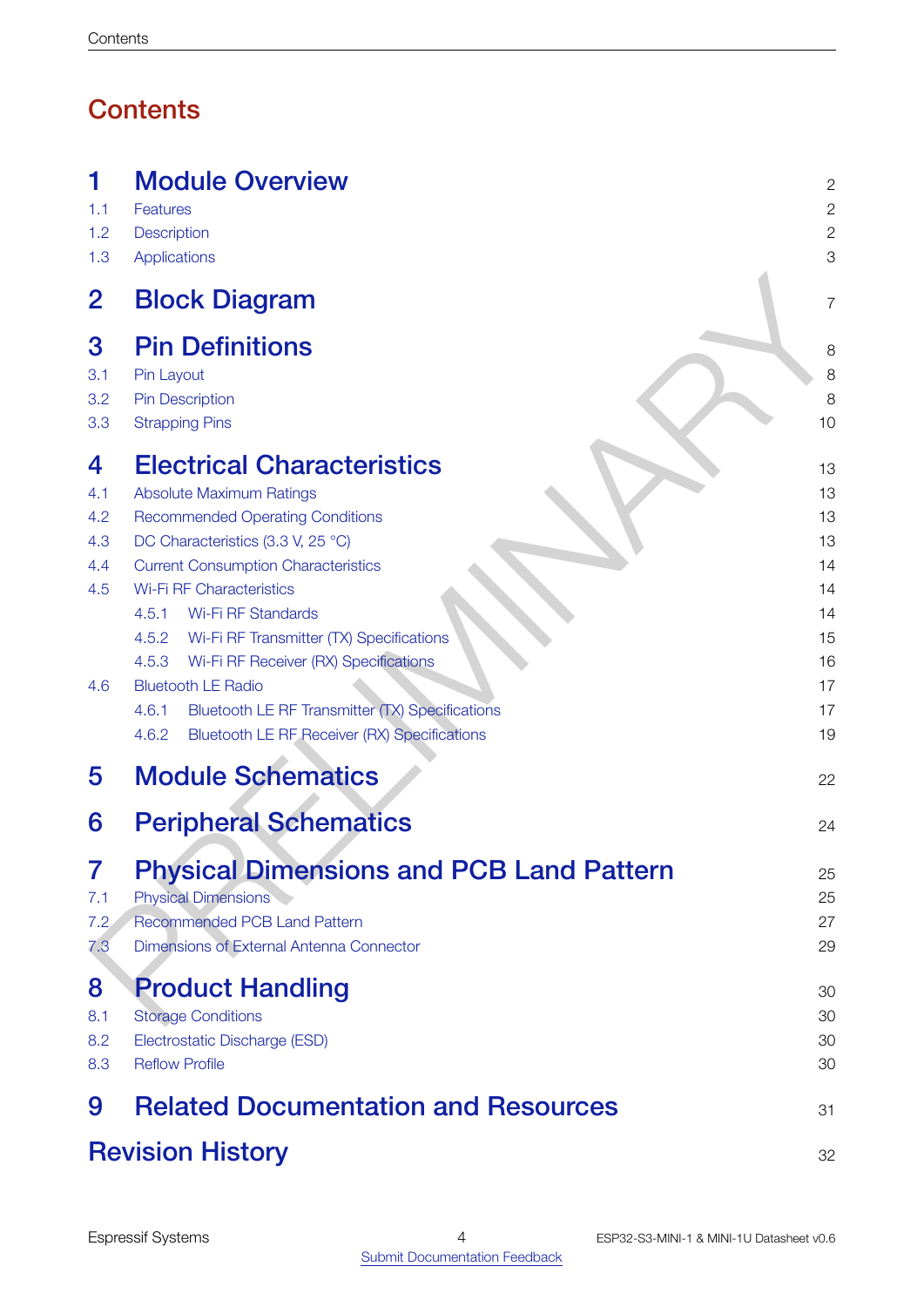# List of Tables

| 1              | Ordering Information                                                 | 3        |
|----------------|----------------------------------------------------------------------|----------|
| $\overline{2}$ | <b>Pin Definitions</b>                                               | $\Theta$ |
| 3              | JTAG Signal Source Selection                                         | 10       |
| 4              | <b>Strapping Pins</b>                                                | 11       |
| 5              | Parameter Descriptions of Setup and Hold Times for the Strapping Pin | 12       |
| 6              | <b>Absolute Maximum Ratings</b>                                      | 13       |
| $\overline{7}$ | <b>Recommended Operating Conditions</b>                              | 13       |
| 8              | DC Characteristics (3.3 V, 25 °C)                                    | 13       |
| $\overline{9}$ | <b>Current Consumption Depending on RF Modes</b>                     | 14       |
| 10             | <b>Current Consumption Depending on Work Modes</b>                   | 14       |
| 11             | Wi-Fi RF Standards                                                   | 14       |
| 11             | <b>Wi-Fi RF Standards</b>                                            | 15       |
| 12             | TX Power with Spectral Mask and EVM Meeting 802.11 Standards         | 15       |
| 13             | <b>TX EVM Test</b>                                                   | 15       |
| 14             | <b>RX Sensitivity</b>                                                | 16       |
| 15             | Maximum RX Level                                                     | 16       |
| 16             | RX Adjacent Channel Rejection                                        | 17       |
| 17             | <b>Bluetooth LE Frequency</b>                                        | 17       |
| 18             | Transmitter Characteristics - Bluetooth LE 1 Mbps                    | 17       |
| 19             | Transmitter Characteristics - Bluetooth LE 2 Mbps                    | 18       |
| 20             | Transmitter Characteristics - Bluetooth LE 125 Kbps                  | 18       |
| 21             | Transmitter Characteristics - Bluetooth LE 500 Kbps                  | 18       |
| 22             | Receiver Characteristics - Bluetooth LE 1 Mbps                       | 19       |
| 23             | Receiver Characteristics - Bluetooth LE 2 Mbps                       | 19       |
| 24             | Receiver Characteristics - Bluetooth LE 125 Kbps                     | 20       |
| 25             | Receiver Characteristics - Bluetooth LE 500 Kbps                     | 20       |
|                |                                                                      |          |
|                |                                                                      |          |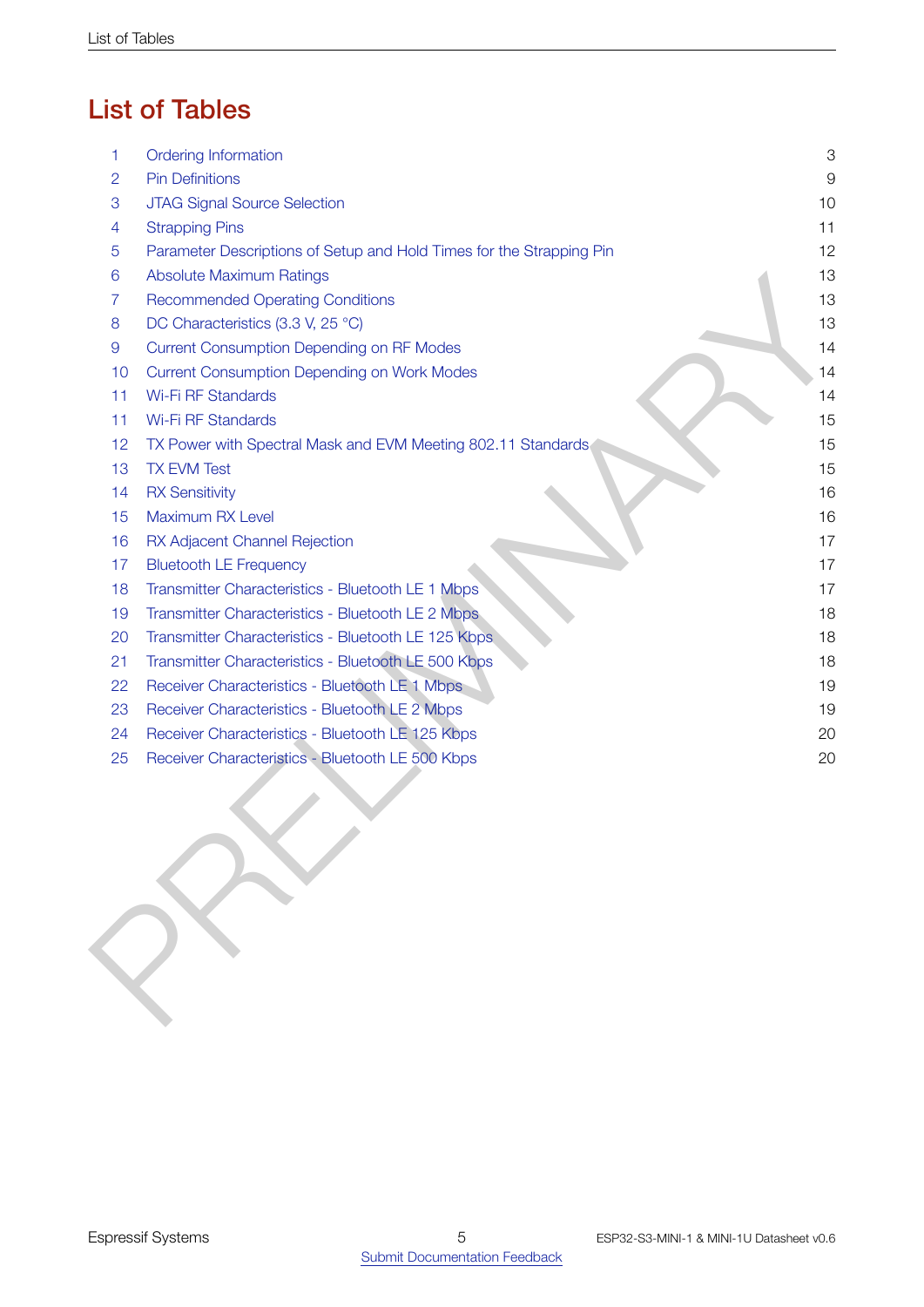# List of Figures

<span id="page-5-0"></span>

| 1                | ESP32-S3-MINI-1 Block Diagram                 | $\overline{7}$ |
|------------------|-----------------------------------------------|----------------|
| $\overline{2}$   | ESP32-S3-MINI-1U Block Diagram                | $\overline{7}$ |
| $\mathbf 3$      | Pin Layout (Top View)                         | 8              |
| 4                | Setup and Hold Times for the Strapping Pin    | 12             |
| 5                | ESP32-S3-MINI-1 Schematics                    | 22             |
| $6\phantom{1}6$  | ESP32-S3-MINI-1U Schematics                   | 23             |
| $\overline{7}$   | <b>Peripheral Schematics</b>                  | 24             |
| $\boldsymbol{8}$ | ESP32-S3-MINI-1 Physical Dimensions           | 25             |
| $\boldsymbol{9}$ | ESP32-S3-MINI-1U Physical Dimensions          | 25             |
| 10               | ESP32-S3-MINI-1 Recommended PCB Land Pattern  | 27             |
| 11               | ESP32-S3-MINI-1U Recommended PCB Land Pattern | 28             |
| 12               | Dimensions of External Antenna Connector      | 29             |
| 13               | <b>Reflow Profile</b>                         | 30             |
|                  |                                               |                |
|                  |                                               |                |
|                  |                                               |                |
|                  |                                               |                |
|                  |                                               |                |
|                  |                                               |                |
|                  |                                               |                |
|                  |                                               |                |
|                  |                                               |                |
|                  |                                               |                |
|                  |                                               |                |
|                  |                                               |                |
|                  |                                               |                |
|                  |                                               |                |
|                  |                                               |                |
|                  |                                               |                |
|                  |                                               |                |
|                  |                                               |                |
|                  |                                               |                |
|                  |                                               |                |
|                  |                                               |                |
|                  |                                               |                |
|                  |                                               |                |
|                  |                                               |                |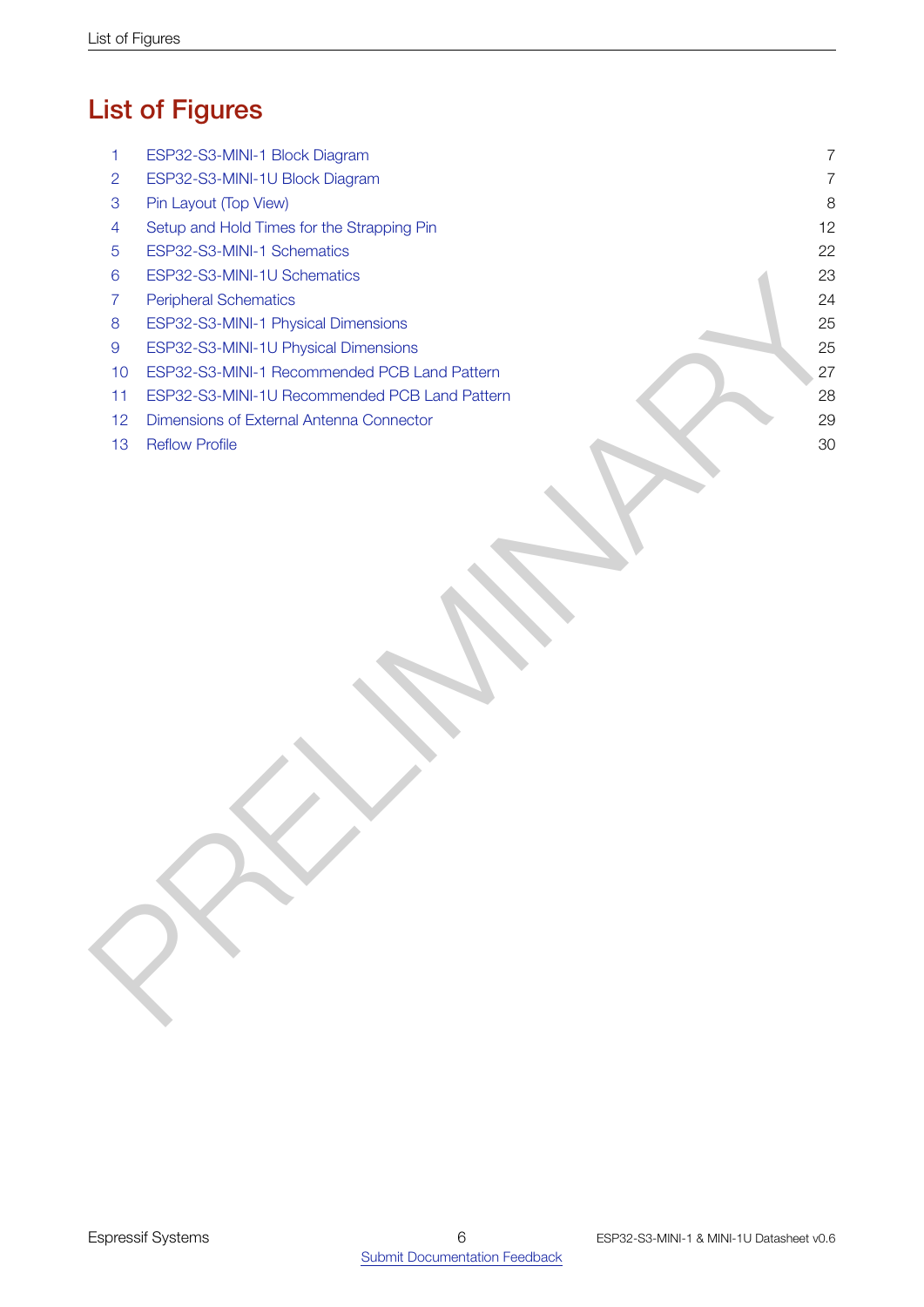# 2 Block Diagram

<span id="page-6-1"></span><span id="page-6-0"></span>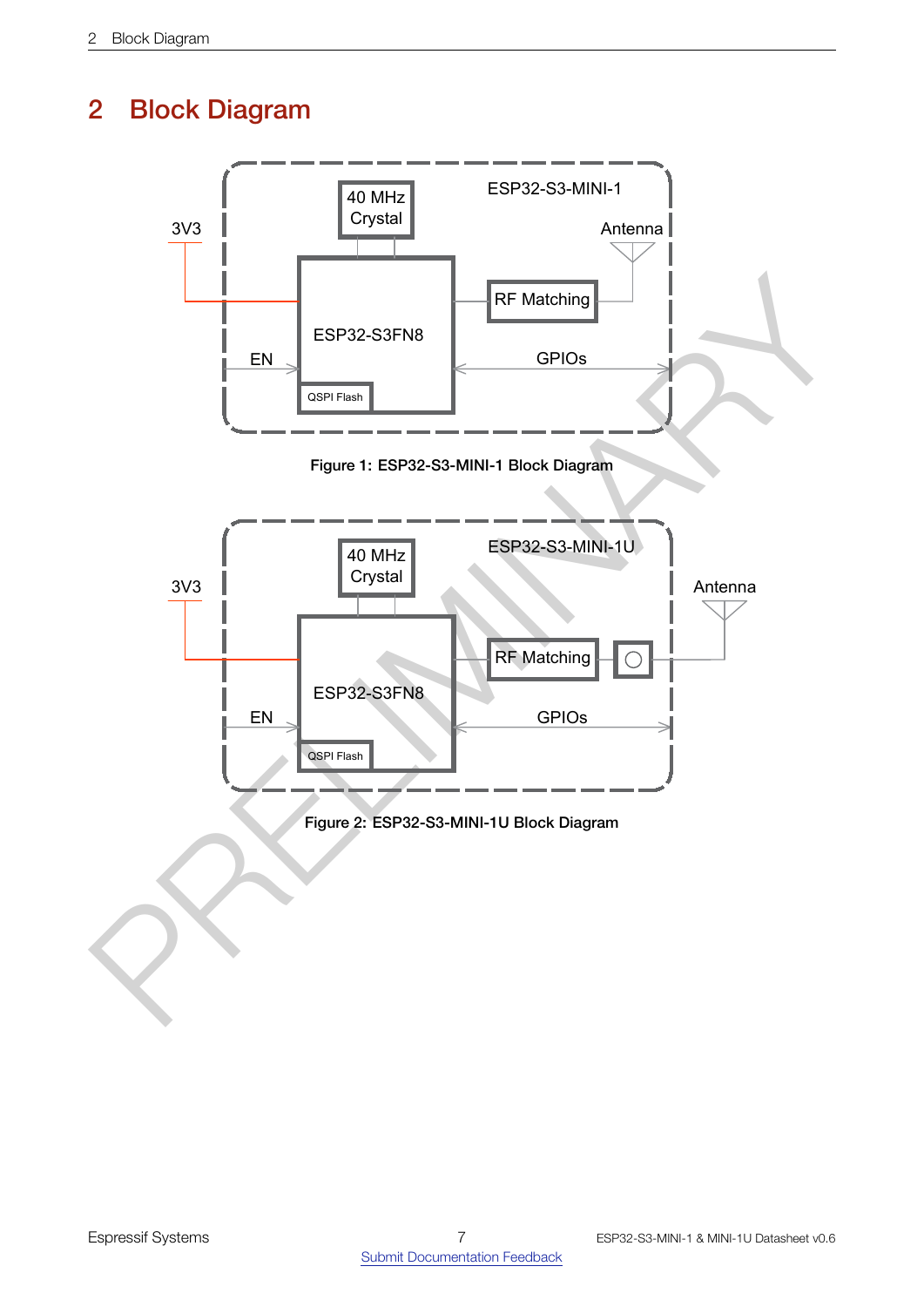# <span id="page-7-0"></span>3 Pin Definitions

# <span id="page-7-1"></span>3.1 Pin Layout

The pin diagram below shows the approximate location of pins on the module. For the actual diagram drawn to scale, please refer to Figure [7.1](#page-24-0) *[Physical Dimensions](#page-24-0)*.

The pin diagram is applicable for ESP32-S3-MINI-1 and ESP32-S3-MINI-1U, but the latter has no keepout zone.

<span id="page-7-4"></span>

Figure 3: Pin Layout (Top View)

# <span id="page-7-2"></span>3.2 Pin Description

The module has 65 pins. See pin definitions in Table [2.](#page-7-3)

<span id="page-7-3"></span>For explanations of pin names and function names, as well as configurations of peripheral pins, please refer to *[ESP32-S3 Series Datasheet](http://espressif.com/sites/default/files/documentation/esp32-s3_datasheet_en.pdf)* .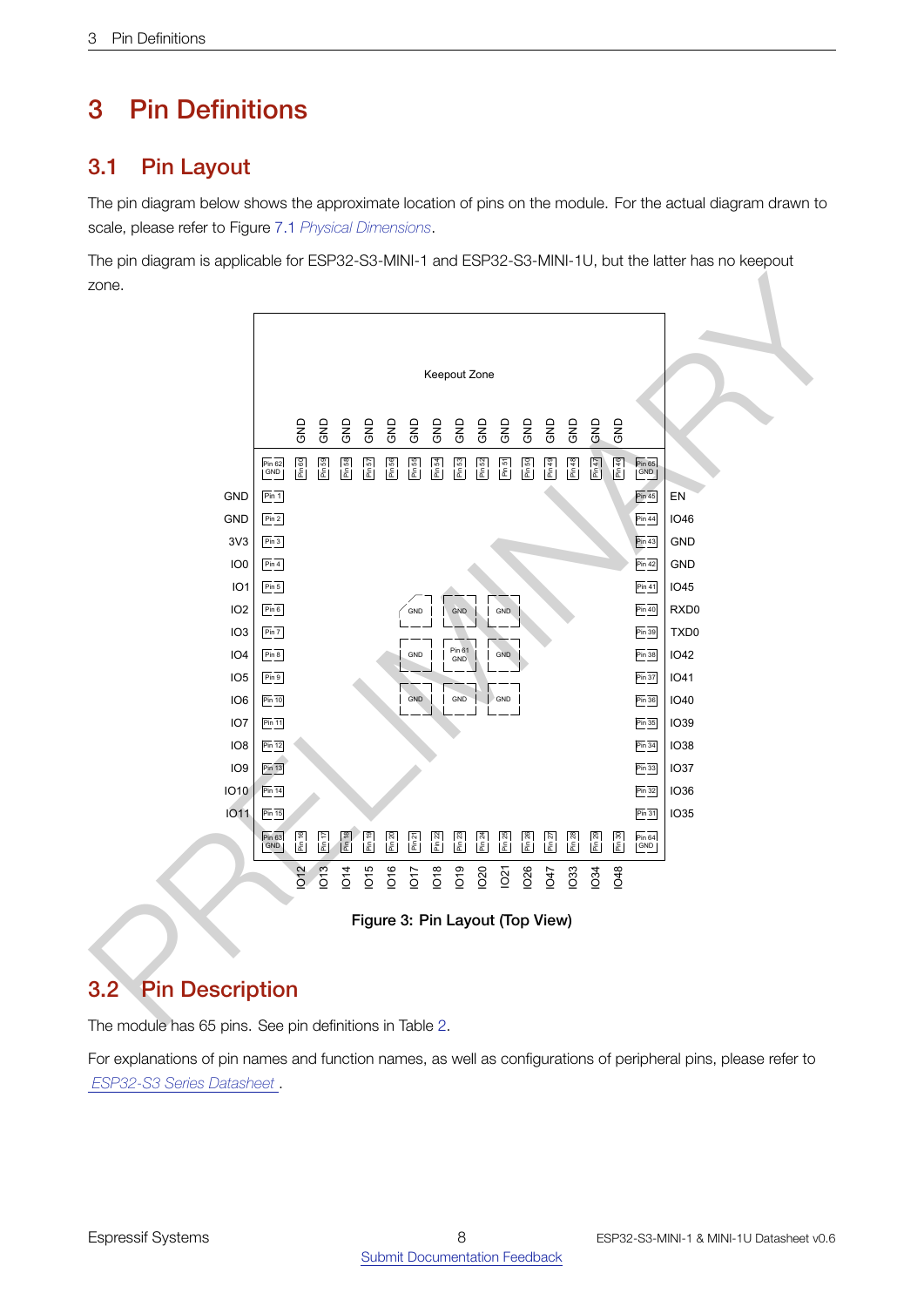| <b>Name</b>     | No.                 | Type <sup>a</sup> | <b>Function</b>                                                              |  |  |
|-----------------|---------------------|-------------------|------------------------------------------------------------------------------|--|--|
| <b>GND</b>      | 1, 2, 42, 43, 46-65 | P                 | <b>GND</b>                                                                   |  |  |
| 3V3             | 3                   | P                 | Power supply                                                                 |  |  |
| IO <sub>0</sub> | 4                   | I/O/T             | RTC_GPIO0, GPIO0                                                             |  |  |
| IO <sub>1</sub> | 5                   | I/O/T             | RTC_GPIO1, GPIO1, TOUCH1, ADC1_CH0                                           |  |  |
| IO <sub>2</sub> | 6                   | I/O/T             | RTC_GPIO2, GPIO2, TOUCH2, ADC1_CH1                                           |  |  |
| IO <sub>3</sub> | $\overline{7}$      | I/O/T             | RTC_GPIO3, GPIO3, TOUCH3, ADC1_CH2                                           |  |  |
| IO <sub>4</sub> | 8                   | I/O/T             | RTC_GPIO4, GPIO4, TOUCH4, ADC1_CH3                                           |  |  |
| IO <sub>5</sub> | 9                   | I/O/T             | RTC_GPIO5, GPIO5, TOUCH5, ADC1_CH4                                           |  |  |
| IO <sub>6</sub> | 10                  | I/O/T             | RTC_GPIO6, GPIO6, TOUCH6, ADC1_CH5                                           |  |  |
| IO <sub>7</sub> | 11                  | I/O/T             | RTC_GPIO7, GPIO7, TOUCH7, ADC1_CH6                                           |  |  |
| IO <sub>8</sub> | 12                  | I/O/T             | RTC_GPIO8, GPIO8, TOUCH8, ADC1_CH7, SUBSPICS1                                |  |  |
| IO <sub>9</sub> | 13                  | I/O/T             | RTC_GPIO9, GPIO9, TOUCH9, ADC1_CH8, FSPIHD, SUBSPIHD                         |  |  |
| <b>IO10</b>     | 14                  | I/O/T             | RTC_GPIO10, GPIO10, TOUCH10, ADC1_CH9, FSPICS0, FSPIIO4,<br>SUBSPICS0        |  |  |
| <b>IO11</b>     | 15                  | I/O/T             | RTC_GPIO11, GPIO11, TOUCH11, ADC2_CH0, FSPID, FSPIIO5,<br><b>SUBSPID</b>     |  |  |
| <b>IO12</b>     | 16                  | I/O/T             | RTC_GPIO12, GPIO12, TOUCH12, ADC2_CH1, FSPICLK, FSPIIO6,<br><b>SUBSPICLK</b> |  |  |
| <b>IO13</b>     | 17                  | I/O/T             | RTC_GPIO13, GPIO13, TOUCH13, ADC2_CH2, FSPIQ, FSPIIO7,<br><b>SUBSPIQ</b>     |  |  |
| <b>IO14</b>     | 18                  | I/O/T             | RTC_GPIO14, GPIO14, TOUCH14, ADC2_CH3, FSPIWP, FSPIDQS,<br><b>SUBSPIWP</b>   |  |  |
| <b>IO15</b>     | 19                  | I/O/T             | RTC_GPIO15, GPIO15, U0RTS, ADC2_CH4, XTAL_32K_P                              |  |  |
| <b>IO16</b>     | 20                  | I/O/T             | RTC_GPIO16, GPIO16, U0CTS, ADC2_CH5, XTAL_32K_N                              |  |  |
| <b>IO17</b>     | 21                  | I/O/T             | RTC GPIO17, GPIO17, U1TXD, ADC2 CH6                                          |  |  |
| <b>IO18</b>     | 22                  | I/O/T             | RTC GPIO18, GPIO18, U1RXD, ADC2 CH7, CLK OUT3                                |  |  |
| <b>IO19</b>     | 23                  | I/O/T             | RTC_GPIO19, GPIO19, U1RTS, ADC2_CH8, CLK_OUT2, USB_D-                        |  |  |
| <b>IO20</b>     | 24                  | I/O/T             | RTC_GPIO20, GPIO20, U1CTS, ADC2_CH9, CLK_OUT1, USB_D+                        |  |  |
| <b>IO21</b>     | 25                  | I/O/T             | RTC_GPIO21, GPIO21                                                           |  |  |
| <b>IO26</b>     | 26                  | I/O/T             | SPICS1, GPIO26                                                               |  |  |
| <b>IO47</b>     | 27                  | I/O/T             | SPICLK P DIFF, GPIO47, SUBSPICLK P DIFF                                      |  |  |
| <b>IO33</b>     | 28                  | I/O/T             | SPIIO4, GPIO33, FSPIHD, SUBSPIHD                                             |  |  |
| <b>IO34</b>     | 29                  | I/O/T             | SPIIO5, GPIO34, FSPICS0, SUBSPICS0                                           |  |  |
| <b>IO48</b>     | 30                  | I/O/T             | SPICLK_N_DIFF, GPIO48, SUBSPICLK_N_DIFF                                      |  |  |
| <b>IO35</b>     | 31                  | I/O/T             | SPIIO6, GPIO35, FSPID, SUBSPID                                               |  |  |
| <b>IO36</b>     | 32                  | I/O/T             | SPIIO7, GPIO36, FSPICLK, SUBSPICLK                                           |  |  |
| <b>IO37</b>     | 33                  | I/O/T             | SPIDQS, GPIO37, FSPIQ, SUBSPIQ                                               |  |  |
| <b>IO38</b>     | 34                  | I/O/T             | GPIO38, FSPIWP, SUBSPIWP                                                     |  |  |
| <b>IO39</b>     | 35                  | I/O/T             | MTCK, GPIO39, CLK_OUT3, SUBSPICS1                                            |  |  |
| <b>IO40</b>     | 36                  | I/O/T             | MTDO, GPIO40, CLK_OUT2                                                       |  |  |
| <b>IO41</b>     | 37                  | I/O/T             | MTDI, GPIO41, CLK_OUT1                                                       |  |  |

## Table 2: Pin Definitions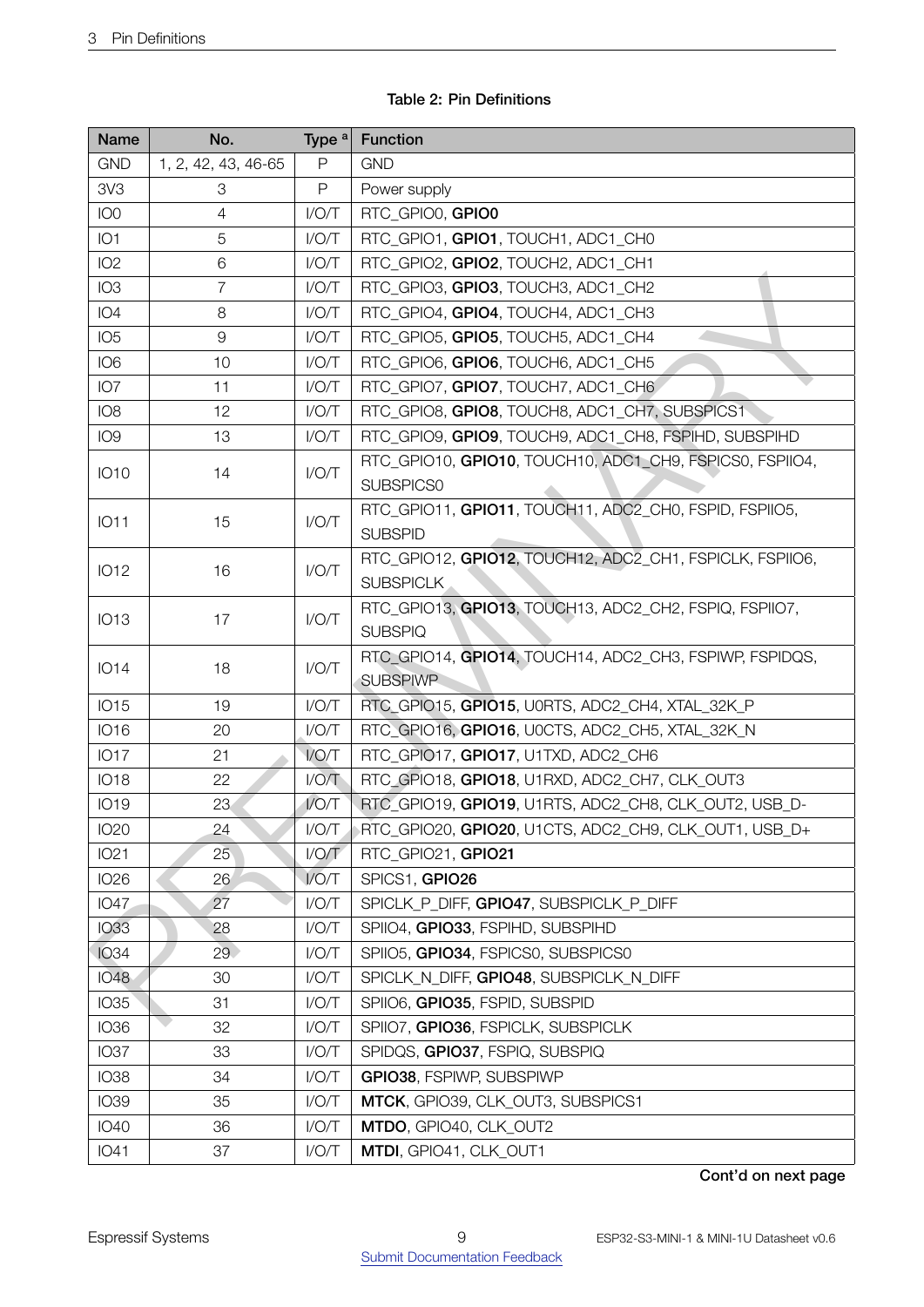| <b>Name</b>      | No. | Type $a$ | <b>Function</b>                         |
|------------------|-----|----------|-----------------------------------------|
| <b>IO42</b>      | 38  | I/O/T    | MTMS, GPIO42                            |
| TXD <sub>0</sub> | 39  | I/O/T    | UOTXD, GPIO43, CLK OUT1                 |
| RXD <sub>0</sub> | 40  | I/O/T    | <b>U0RXD, GPIO44, CLK OUT2</b>          |
| <b>IO45</b>      | 41  | I/O/T    | GPIO <sub>45</sub>                      |
| <b>IO46</b>      | 44  | I/O/T    | GPIO <sub>46</sub>                      |
|                  |     |          | High: on, enables the chip.             |
| EN               | 45  |          | Low: off, the chip powers off.          |
|                  |     |          | Note: Do not leave the EN pin floating. |

#### Table 2 – cont'd from previous page

<sup>a</sup> P: power supply; I: input; O: output; T: high impedance. Pin functions in bold font are the default pin functions.

# <span id="page-9-0"></span>3.3 Strapping Pins

#### Note:

The content below is excerpted from Section Strapping Pins in *ESP32-S3 Series Datasheet* . For the strapping pin mapping between the chip and modules, please refer to Chapter 5 *Module Schematics*.

ESP32-S3 has four strapping pins:

- GPIO0
- $\bullet$  GPIO45
- $\bullet$  GPIO46
- GPIO3

Software can read the values of corresponding bits from register "GPIO\_STRAPPING".

During the chip's system reset (power-on-reset, RTC watchdog reset, brownout reset, analog super watchdog reset, and crystal clock glitch detection reset), the latches of the strapping pins sample the voltage level as strapping bits of "0" or "1", and hold these bits until the chip is powered down or shut down.

GPIO0, GPIO45 and GPIO46 are connected to the chip's internal weak pull-up/pull-down during the chip reset. Consequently, if they are unconnected or the connected external circuit is high-impedance, the internal weak pull-up/pull-down will determine the default input level of these strapping pins.

E[N](#page-21-0) and 5<br>
Proposes supply, it input: O: output, Thigh impedence. Fin functors in objecting.<br>
The lower of the change in Fact in the seventhe EN prince for the Fe disturbations.<br> **3.3 Strapping Pins**<br>
Note: Do: not leave th GPIO3 is floating by default. Its strapping value can be configured to determine the source of the JTAG signal inside the CPU, as shown in Table 4. In this case, the strapping value is controlled by the external circuit that cannot be in a high impedance state. Table 3 shows more configuration combinations of EFUSE\_DIS\_USB\_JTAG, EFUSE\_DIS\_PAD\_JTAG, and EFUSE\_STRAP\_JTAG\_SEL that determine the JTAG signal source.

<span id="page-9-1"></span>

| EFUSE STRAP JTAG SEL   EFUSE DIS USB JTAG | EFUSE_DIS_PAD_JTAG   JTAG Signal Source |                            |
|-------------------------------------------|-----------------------------------------|----------------------------|
|                                           |                                         | Refer to Table 4           |
|                                           |                                         | USB Serial/JTAG controller |
| don't care                                |                                         | USB Serial/JTAG controller |

#### Table 3: JTAG Signal Source Selection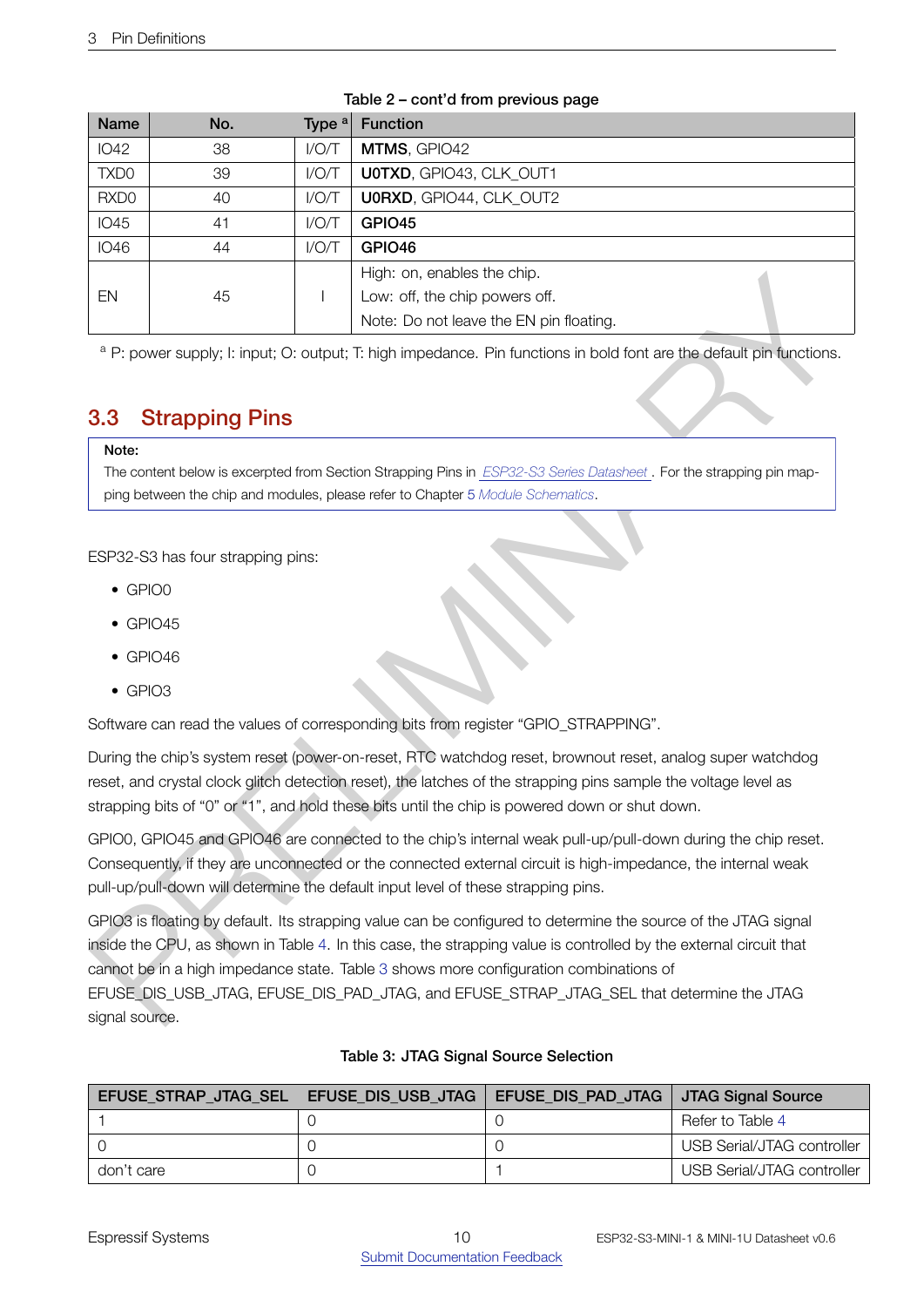| don't<br>care |  | JTAG pins<br>On-chip |
|---------------|--|----------------------|
| don't<br>care |  | N/A                  |

To change the strapping bit values, users can apply the external pull-down/pull-up resistances, or use the host MCU's GPIOs to control the voltage level of these pins when powering on ESP32-S3.

After reset, the strapping pins work as normal-function pins.

#### Table 4: Strapping Pins

<span id="page-10-0"></span>

|                                                                                                                                        |                                                 |           | Refer to Table 4 for a detailed configuration of the strapping pins.                                                                                                                                                                                                                                                                                              |                     |  |  |
|----------------------------------------------------------------------------------------------------------------------------------------|-------------------------------------------------|-----------|-------------------------------------------------------------------------------------------------------------------------------------------------------------------------------------------------------------------------------------------------------------------------------------------------------------------------------------------------------------------|---------------------|--|--|
|                                                                                                                                        |                                                 |           | Table 4: Strapping Pins                                                                                                                                                                                                                                                                                                                                           |                     |  |  |
|                                                                                                                                        |                                                 |           | VDD SPI Voltage $1$                                                                                                                                                                                                                                                                                                                                               |                     |  |  |
|                                                                                                                                        | 1.8V<br>Pin<br>3.3V<br>Default                  |           |                                                                                                                                                                                                                                                                                                                                                                   |                     |  |  |
|                                                                                                                                        | GPIO45                                          | Pull-down | $\mathbf 0$                                                                                                                                                                                                                                                                                                                                                       | 1                   |  |  |
|                                                                                                                                        |                                                 |           | Booting Mode <sup>2</sup>                                                                                                                                                                                                                                                                                                                                         |                     |  |  |
|                                                                                                                                        | Pin                                             | Default   | <b>SPI Boot</b>                                                                                                                                                                                                                                                                                                                                                   | Download Boot       |  |  |
|                                                                                                                                        | GPIO0                                           | Pull-up   | 1                                                                                                                                                                                                                                                                                                                                                                 | $\circ$             |  |  |
|                                                                                                                                        | GPIO46                                          | Pull-down | Don't care                                                                                                                                                                                                                                                                                                                                                        | $\Omega$            |  |  |
|                                                                                                                                        |                                                 |           | Enabling/Disabling ROM Messages Print During Booting 34                                                                                                                                                                                                                                                                                                           |                     |  |  |
|                                                                                                                                        | Pin                                             | Default   | Enabled                                                                                                                                                                                                                                                                                                                                                           | <b>Disabled</b>     |  |  |
|                                                                                                                                        | GPIO46                                          | Pull-down | See the fourth note                                                                                                                                                                                                                                                                                                                                               | See the fourth note |  |  |
|                                                                                                                                        |                                                 |           | <b>JTAG Signal Selection</b>                                                                                                                                                                                                                                                                                                                                      |                     |  |  |
|                                                                                                                                        | EFUSE_DIS_USB_JTAG = 0, EFUSE_DIS_PAD_JTAG = 0, |           |                                                                                                                                                                                                                                                                                                                                                                   |                     |  |  |
|                                                                                                                                        | Pin<br>Default<br>EFUSE_STRAP_JTAG_SEL=1        |           |                                                                                                                                                                                                                                                                                                                                                                   |                     |  |  |
|                                                                                                                                        | GPIO <sub>3</sub>                               | N/A       | 0: JTAG signal from on-chip JTAG pins                                                                                                                                                                                                                                                                                                                             |                     |  |  |
|                                                                                                                                        |                                                 |           | 1: JTAG signal from USB Serial/JTAG controller                                                                                                                                                                                                                                                                                                                    |                     |  |  |
|                                                                                                                                        |                                                 |           |                                                                                                                                                                                                                                                                                                                                                                   |                     |  |  |
| Note:                                                                                                                                  |                                                 |           |                                                                                                                                                                                                                                                                                                                                                                   |                     |  |  |
|                                                                                                                                        |                                                 |           | 1. VDD_SPI voltage is determined either by the strapping value of GPIO45 or by VDD_SPI_TIEH. When<br>EFUSE_VDD_SPI_FORCE is 0, VDD_SPI voltage is determined by the strapping value of GPIO45; when<br>EFUSE_VDD_SPI_FORCE is 1, VDD_SPI voltage is determined by VDD_SPI_TIEH.                                                                                   |                     |  |  |
|                                                                                                                                        |                                                 |           | 2. The strapping combination of GPIO46 = 1 and GPIO0 = 0 is invalid and will trigger unexpected behavior.                                                                                                                                                                                                                                                         |                     |  |  |
| 3. ROM boot messages can be printed over UOTXD (by default) or GPIO17 (U1TXD), depending on the eFuse bit<br>EFUSE_UART_PRINT_CHANNEL. |                                                 |           |                                                                                                                                                                                                                                                                                                                                                                   |                     |  |  |
|                                                                                                                                        |                                                 |           | 4. When both EFUSE_DIS_USB_SERIAL_JTAG and EFUSE_DIS_USB_OTG are 0, ROM boot messages will be printed<br>to the USB Serial/JTAG controller. Otherwise, the messages will be printed to UART, controlled by GPIO46 and<br>EFUSE_UART_PRINT_CONTROL. Specifically, when EFUSE_UART_PRINT_CONTROL value is:<br>$\mathbf{r}$ . The state is the state of $\mathbf{r}$ |                     |  |  |

#### Note:

- 1. VDD\_SPI voltage is determined either by the strapping value of GPIO45 or by VDD\_SPI\_TIEH. When EFUSE\_VDD\_SPI\_FORCE is 0, VDD\_SPI voltage is determined by the strapping value of GPIO45; when EFUSE\_VDD\_SPI\_FORCE is 1, VDD\_SPI voltage is determined by VDD\_SPI\_TIEH.
- 2. The strapping combination of GPIO46 = 1 and GPIO0 = 0 is invalid and will trigger unexpected behavior.
- 3. ROM boot messages can be printed over U0TXD (by default) or GPIO17 (U1TXD), depending on the eFuse bit EFUSE\_UART\_PRINT\_CHANNEL.
- 4. When both EFUSE\_DIS\_USB\_SERIAL\_JTAG and EFUSE\_DIS\_USB\_OTG are 0, ROM boot messages will be printed to the USB Serial/JTAG controller. Otherwise, the messages will be printed to UART, controlled by GPIO46 and EFUSE\_UART\_PRINT\_CONTROL. Specifically, when EFUSE\_UART\_PRINT\_CONTROL value is: 0, print is normal during boot and not controlled by GPIO46.

- 1 and GPIO46 is 0, print is normal during boot; but if GPIO46 is 1, print is disabled.
- 2 and GPIO46 is 0, print is disabled; but if GPIO46 is 1, print is normal.
- 3, print is disabled and not controlled by GPIO46.

Figure [4](#page-11-2) shows the setup and hold times for the strapping pin before and after the CHIP\_PU signal goes high. Details about the parameters are listed in Table [5](#page-11-1).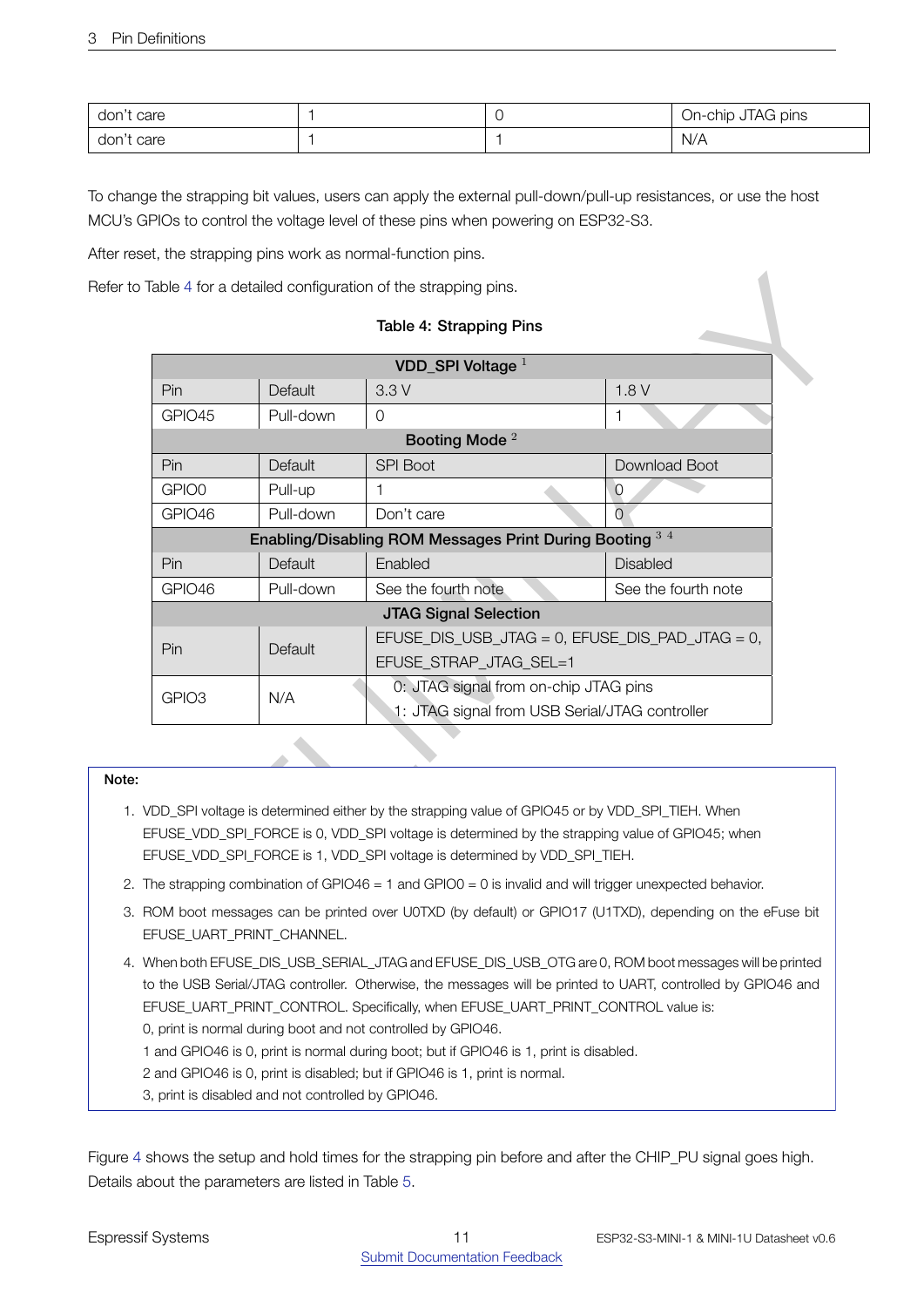<span id="page-11-2"></span>

Figure 4: Setup and Hold Times for the Strapping Pin

|  | Table 5: Parameter Descriptions of Setup and Hold Times for the Strapping Pin |  |  |  |
|--|-------------------------------------------------------------------------------|--|--|--|

<span id="page-11-1"></span><span id="page-11-0"></span>

| Parameter    | <b>Description</b>                              | Min (ms) |
|--------------|-------------------------------------------------|----------|
| $\iota_{SU}$ | Setup time before CHIP_PU goes from low to high |          |
| l H D        | Hold time after CHIP_PU goes high               |          |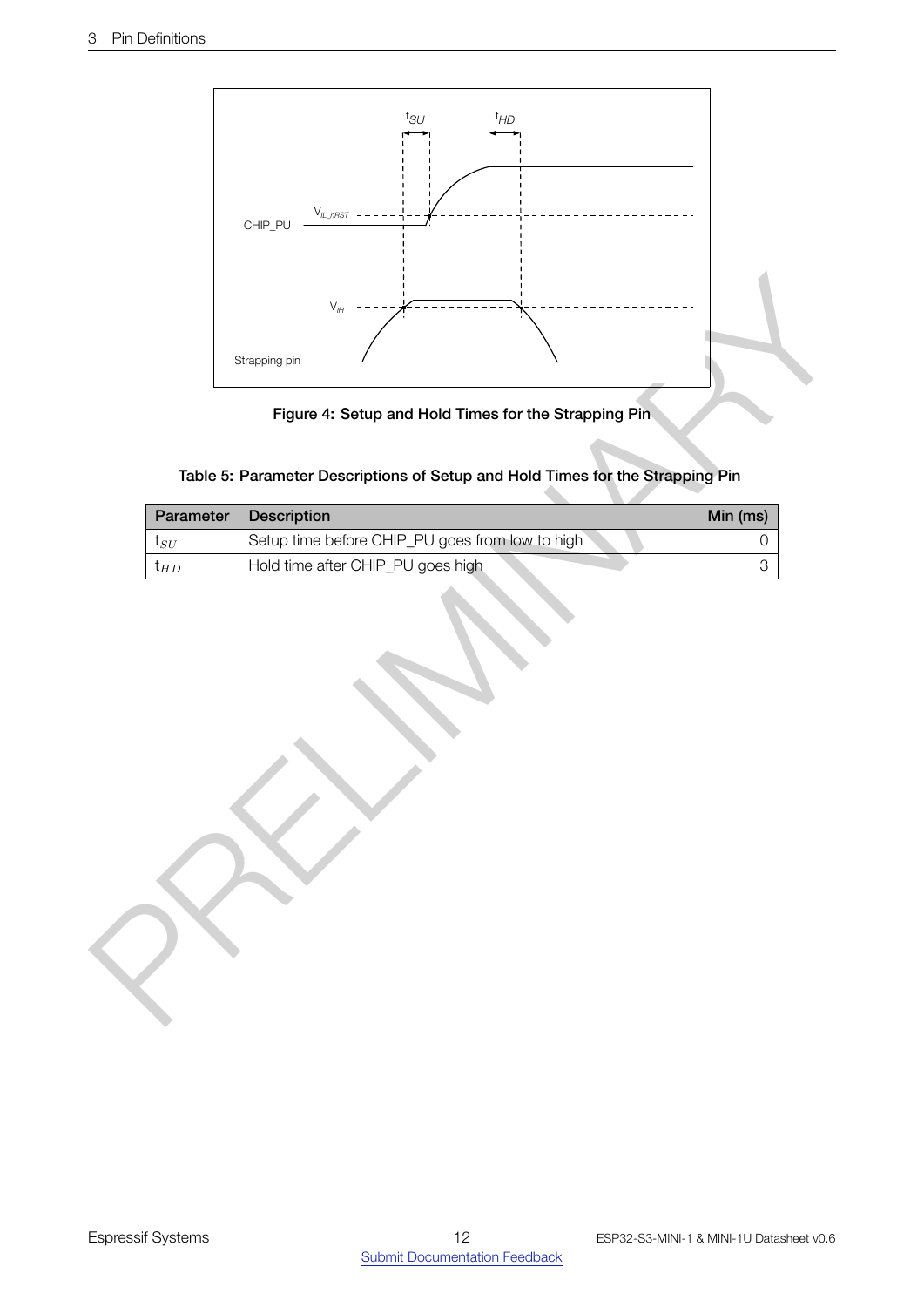# 4 Electrical Characteristics

The values presented in this section are preliminary and may change with the final release of this datasheet.

# <span id="page-12-0"></span>4.1 Absolute Maximum Ratings

Stresses above those listed in *[Absolute Maximum Ratings](#page-12-3)* may cause permanent damage to the device. These are stress ratings only and functional operation of the device at these or any other conditions beyond those indicated under *Recommended Operating Conditions* is not implied. Exposure to absolute-maximum-rated conditions for extended periods may affect device reliability.

#### Table 6: Absolute Maximum Ratings

|                  | Symbol   Parameter   | <b>Min</b> | <b>Max</b> | Unit |
|------------------|----------------------|------------|------------|------|
| VDD33            | Power supply voltage | $-0.3$     | 3.6        |      |
| $1$ <i>STORE</i> | Storage temperature  |            | 105        |      |

# <span id="page-12-4"></span><span id="page-12-1"></span>4.2 Recommended Operating Conditions

## Table 7: Recommended Operating Conditions

| Symbol | Parameter                                  | <b>Min</b> | Typ              | Max Unit |         |
|--------|--------------------------------------------|------------|------------------|----------|---------|
| VDD33  | Power supply voltage                       | 3.0        | 3.3 <sup>°</sup> | 3.6      |         |
| VDD    | Current delivered by external power supply | 0.5        |                  |          |         |
|        | Operating ambient temperature              |            |                  | 85       | $\circ$ |

# <span id="page-12-5"></span><span id="page-12-2"></span>4.3 DC Characteristics (3.3 V, 25 °C)

#### Table 8: DC Characteristics (3.3 V, 25 °C)

<span id="page-12-3"></span>

| indicated under Recommended Operating Conditions is not implied. Exposure to absolute-maximum-rated<br>conditions for extended periods may affect device reliability.<br>Table 6: Absolute Maximum Ratings<br><b>Unit</b><br>Symbol<br>Parameter<br>Min<br><b>Max</b><br>VDD33<br>Power supply voltage<br>$-0.3$<br>3.6<br>$\vee$<br>$\rm ^{\circ}C$<br>105<br>Storage temperature<br>$-40$<br>$T_{STOP}$<br>4.2<br><b>Recommended Operating Conditions</b><br>Table 7: Recommended Operating Conditions<br>Parameter<br>Symbol<br><b>Max</b><br><b>Unit</b><br>Min<br><b>Typ</b><br>3.3<br>VDD33<br>V<br>Power supply voltage<br>3.0<br>3.6<br>Current delivered by external power supply<br>0.5<br>A<br>VDD<br>Operating ambient temperature<br>$^{\circ}C$<br>$-40$<br>85<br>$\mathsf{T}_A$<br>DC Characteristics (3.3 V, 25 °C)<br>4.3<br>Table 8: DC Characteristics (3.3 V, 25 °C)<br>Symbol<br>Parameter<br>Min<br><b>Typ</b><br><b>Max</b><br>$\overline{c}$<br>Pin capacitance<br>$C_{IN}$<br>$VDD1+0.3$<br>High-level input voltage<br>$0.75 \times VDD1$<br>$V_{IH}$<br>$\overline{\phantom{0}}$<br>$0.25 \times VDD1$<br>$\mathsf{V}_{IL}$<br>Low-level input voltage<br>$-0.3$ |  |  |  |  | are stress ratings only and functional operation of the device at these or any other conditions beyond those |             |
|---------------------------------------------------------------------------------------------------------------------------------------------------------------------------------------------------------------------------------------------------------------------------------------------------------------------------------------------------------------------------------------------------------------------------------------------------------------------------------------------------------------------------------------------------------------------------------------------------------------------------------------------------------------------------------------------------------------------------------------------------------------------------------------------------------------------------------------------------------------------------------------------------------------------------------------------------------------------------------------------------------------------------------------------------------------------------------------------------------------------------------------------------------------------------------------------|--|--|--|--|--------------------------------------------------------------------------------------------------------------|-------------|
|                                                                                                                                                                                                                                                                                                                                                                                                                                                                                                                                                                                                                                                                                                                                                                                                                                                                                                                                                                                                                                                                                                                                                                                             |  |  |  |  |                                                                                                              |             |
|                                                                                                                                                                                                                                                                                                                                                                                                                                                                                                                                                                                                                                                                                                                                                                                                                                                                                                                                                                                                                                                                                                                                                                                             |  |  |  |  |                                                                                                              |             |
|                                                                                                                                                                                                                                                                                                                                                                                                                                                                                                                                                                                                                                                                                                                                                                                                                                                                                                                                                                                                                                                                                                                                                                                             |  |  |  |  |                                                                                                              |             |
|                                                                                                                                                                                                                                                                                                                                                                                                                                                                                                                                                                                                                                                                                                                                                                                                                                                                                                                                                                                                                                                                                                                                                                                             |  |  |  |  |                                                                                                              |             |
|                                                                                                                                                                                                                                                                                                                                                                                                                                                                                                                                                                                                                                                                                                                                                                                                                                                                                                                                                                                                                                                                                                                                                                                             |  |  |  |  |                                                                                                              |             |
|                                                                                                                                                                                                                                                                                                                                                                                                                                                                                                                                                                                                                                                                                                                                                                                                                                                                                                                                                                                                                                                                                                                                                                                             |  |  |  |  |                                                                                                              |             |
|                                                                                                                                                                                                                                                                                                                                                                                                                                                                                                                                                                                                                                                                                                                                                                                                                                                                                                                                                                                                                                                                                                                                                                                             |  |  |  |  |                                                                                                              |             |
|                                                                                                                                                                                                                                                                                                                                                                                                                                                                                                                                                                                                                                                                                                                                                                                                                                                                                                                                                                                                                                                                                                                                                                                             |  |  |  |  |                                                                                                              |             |
|                                                                                                                                                                                                                                                                                                                                                                                                                                                                                                                                                                                                                                                                                                                                                                                                                                                                                                                                                                                                                                                                                                                                                                                             |  |  |  |  |                                                                                                              |             |
|                                                                                                                                                                                                                                                                                                                                                                                                                                                                                                                                                                                                                                                                                                                                                                                                                                                                                                                                                                                                                                                                                                                                                                                             |  |  |  |  |                                                                                                              |             |
|                                                                                                                                                                                                                                                                                                                                                                                                                                                                                                                                                                                                                                                                                                                                                                                                                                                                                                                                                                                                                                                                                                                                                                                             |  |  |  |  |                                                                                                              |             |
|                                                                                                                                                                                                                                                                                                                                                                                                                                                                                                                                                                                                                                                                                                                                                                                                                                                                                                                                                                                                                                                                                                                                                                                             |  |  |  |  |                                                                                                              |             |
|                                                                                                                                                                                                                                                                                                                                                                                                                                                                                                                                                                                                                                                                                                                                                                                                                                                                                                                                                                                                                                                                                                                                                                                             |  |  |  |  |                                                                                                              |             |
|                                                                                                                                                                                                                                                                                                                                                                                                                                                                                                                                                                                                                                                                                                                                                                                                                                                                                                                                                                                                                                                                                                                                                                                             |  |  |  |  |                                                                                                              |             |
|                                                                                                                                                                                                                                                                                                                                                                                                                                                                                                                                                                                                                                                                                                                                                                                                                                                                                                                                                                                                                                                                                                                                                                                             |  |  |  |  |                                                                                                              |             |
|                                                                                                                                                                                                                                                                                                                                                                                                                                                                                                                                                                                                                                                                                                                                                                                                                                                                                                                                                                                                                                                                                                                                                                                             |  |  |  |  |                                                                                                              |             |
|                                                                                                                                                                                                                                                                                                                                                                                                                                                                                                                                                                                                                                                                                                                                                                                                                                                                                                                                                                                                                                                                                                                                                                                             |  |  |  |  |                                                                                                              | <b>Unit</b> |
|                                                                                                                                                                                                                                                                                                                                                                                                                                                                                                                                                                                                                                                                                                                                                                                                                                                                                                                                                                                                                                                                                                                                                                                             |  |  |  |  |                                                                                                              | pF          |
|                                                                                                                                                                                                                                                                                                                                                                                                                                                                                                                                                                                                                                                                                                                                                                                                                                                                                                                                                                                                                                                                                                                                                                                             |  |  |  |  |                                                                                                              | V           |
|                                                                                                                                                                                                                                                                                                                                                                                                                                                                                                                                                                                                                                                                                                                                                                                                                                                                                                                                                                                                                                                                                                                                                                                             |  |  |  |  |                                                                                                              | V           |
| High-level input current<br>50<br>$I_{IH}$                                                                                                                                                                                                                                                                                                                                                                                                                                                                                                                                                                                                                                                                                                                                                                                                                                                                                                                                                                                                                                                                                                                                                  |  |  |  |  |                                                                                                              | nA          |
| Low-level input current<br>50<br>$ _{IL}$                                                                                                                                                                                                                                                                                                                                                                                                                                                                                                                                                                                                                                                                                                                                                                                                                                                                                                                                                                                                                                                                                                                                                   |  |  |  |  |                                                                                                              | nA          |
| $V_{OH}^2$<br>$0.8 \times VDD1$<br>High-level output voltage                                                                                                                                                                                                                                                                                                                                                                                                                                                                                                                                                                                                                                                                                                                                                                                                                                                                                                                                                                                                                                                                                                                                |  |  |  |  |                                                                                                              | V           |
| $V_{OL}^2$<br>$0.1 \times VDD1$<br>Low-level output voltage                                                                                                                                                                                                                                                                                                                                                                                                                                                                                                                                                                                                                                                                                                                                                                                                                                                                                                                                                                                                                                                                                                                                 |  |  |  |  |                                                                                                              | $\vee$      |
| High-level source current (VDD <sup>1</sup> = 3.3 V, V <sub>OH</sub> >=<br>40<br>$ _{OH}$<br>2.64 V, $PAD_DRIVER = 3$ )                                                                                                                                                                                                                                                                                                                                                                                                                                                                                                                                                                                                                                                                                                                                                                                                                                                                                                                                                                                                                                                                     |  |  |  |  |                                                                                                              | mA          |
| Low-level sink current (VDD <sup>1</sup> = 3.3 V, V <sub>OL</sub> =<br>28<br>$I_{OL}$<br>0.495 V, PAD_DRIVER = 3)                                                                                                                                                                                                                                                                                                                                                                                                                                                                                                                                                                                                                                                                                                                                                                                                                                                                                                                                                                                                                                                                           |  |  |  |  |                                                                                                              |             |
|                                                                                                                                                                                                                                                                                                                                                                                                                                                                                                                                                                                                                                                                                                                                                                                                                                                                                                                                                                                                                                                                                                                                                                                             |  |  |  |  |                                                                                                              | mA          |
| Internal weak pull-up resistor<br>45<br>$R_{PU}$                                                                                                                                                                                                                                                                                                                                                                                                                                                                                                                                                                                                                                                                                                                                                                                                                                                                                                                                                                                                                                                                                                                                            |  |  |  |  |                                                                                                              | $k\Omega$   |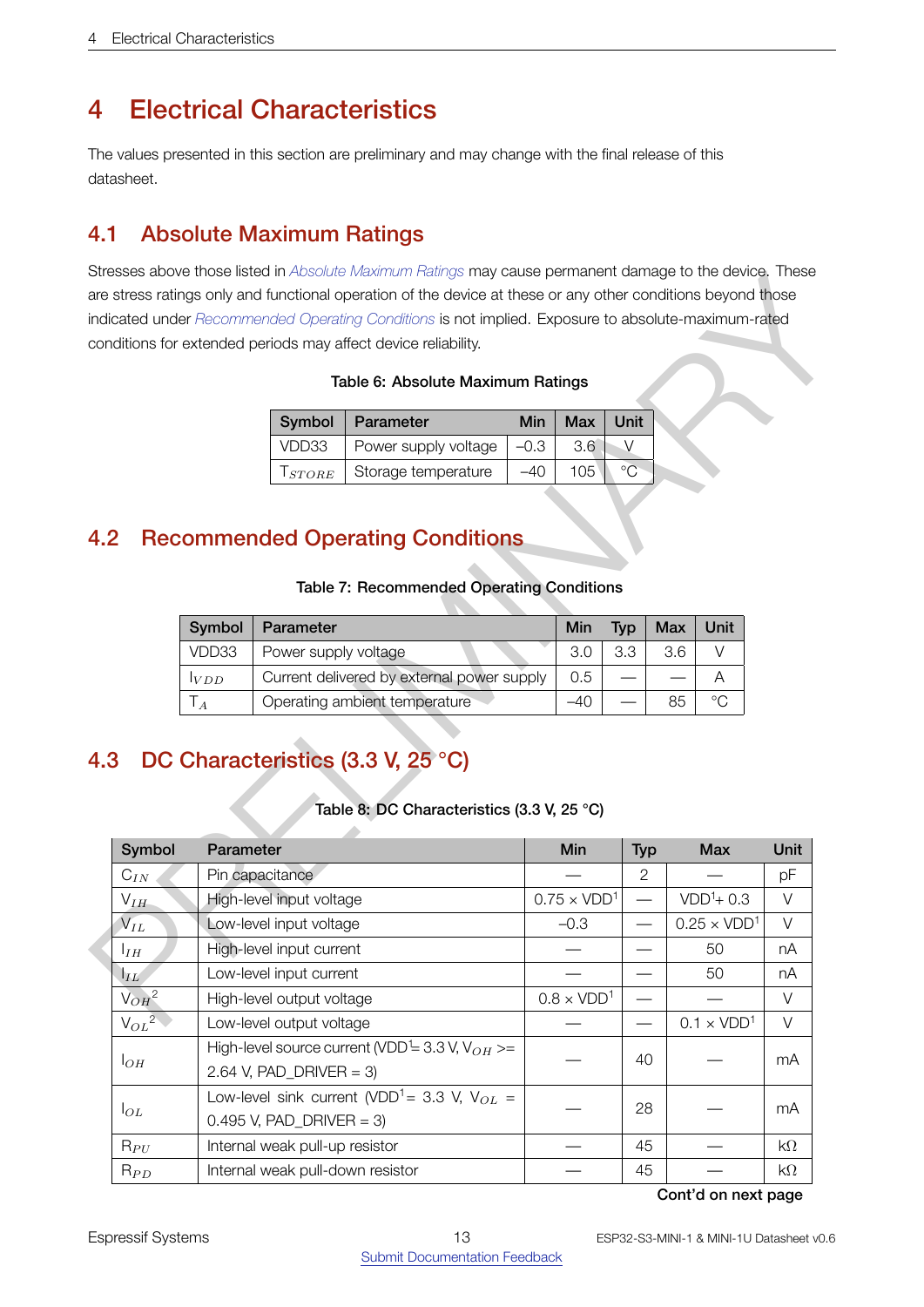| Symbol         | Parameter                                        | Min                | <b>Typ</b> | Max                | Unit |
|----------------|--------------------------------------------------|--------------------|------------|--------------------|------|
| $V_{IH\_nRST}$ | Chip reset release voltage (EN voltage is within | $0.75 \times VDD1$ |            | $VDD1+0.3$         |      |
|                | the specified range)                             |                    |            |                    |      |
| $V_{IL\_nRST}$ | Chip reset voltage (EN voltage is within the     | $-0.3$             |            | $0.25 \times VDD1$ |      |
|                | specified range)                                 |                    |            |                    |      |

#### Table 8 – cont'd from previous page

<sup>1</sup> VDD is the I/O voltage for pins of a particular power domain.

# <span id="page-13-3"></span><span id="page-13-0"></span>4.4 Current Consumption Characteristics

## Table 9: Current Consumption Depending on RF Modes

|                               |                    | <b>Current Consumption Characteristics</b>                                                                                                                                                                                                                                                                                                                            |                |             |
|-------------------------------|--------------------|-----------------------------------------------------------------------------------------------------------------------------------------------------------------------------------------------------------------------------------------------------------------------------------------------------------------------------------------------------------------------|----------------|-------------|
|                               |                    | With the use of advanced power-management technologies, the module can switch between different power                                                                                                                                                                                                                                                                 |                |             |
|                               |                    | modes. For details on different power modes, please refer to Section Low Power Management                                                                                                                                                                                                                                                                             |                |             |
| in ESP32-S3 Series Datasheet. |                    |                                                                                                                                                                                                                                                                                                                                                                       |                |             |
|                               |                    | Table 9: Current Consumption Depending on RF Modes                                                                                                                                                                                                                                                                                                                    |                |             |
|                               |                    |                                                                                                                                                                                                                                                                                                                                                                       |                |             |
| Work mode                     |                    | <b>Description</b>                                                                                                                                                                                                                                                                                                                                                    | Peak (mA)      |             |
|                               |                    | 802.11b, 1 Mbps, @20.5 dBm                                                                                                                                                                                                                                                                                                                                            |                | 355         |
|                               | <b>TX</b>          | 802.11g, 54 Mbps, @18 dBm                                                                                                                                                                                                                                                                                                                                             |                | 297         |
| Active (RF working)           |                    | 802.11n, HT20, MCS 7, @17.5 dBm                                                                                                                                                                                                                                                                                                                                       |                | 286         |
| <b>RX</b>                     |                    | 802.11n, HT40, MCS 7, @17 dBm                                                                                                                                                                                                                                                                                                                                         |                | 285         |
|                               |                    | 802.11b/g/n, HT20                                                                                                                                                                                                                                                                                                                                                     |                | 95          |
|                               |                    | 802.11n, HT40                                                                                                                                                                                                                                                                                                                                                         |                | 97          |
| abled and the CPU idle.       |                    | <sup>1</sup> The current consumption measurements are taken with a 3.3 V supply at 25 °C of ambient<br>temperature at the RF port. All transmitters' measurements are based on a 100% duty cycle.<br><sup>2</sup> The current consumption figures for in RX mode are for cases when the peripherals are dis-<br>Table 10: Current Consumption Depending on Work Modes |                |             |
|                               | <b>Description</b> |                                                                                                                                                                                                                                                                                                                                                                       | <b>Typ</b>     | <b>Unit</b> |
|                               |                    |                                                                                                                                                                                                                                                                                                                                                                       | 240            | $\mu$ A     |
| Work mode<br>Light-sleep      |                    | RTC memory and RTC peripherals are powered on.                                                                                                                                                                                                                                                                                                                        | 8              | $\mu$ A     |
| Deep-sleep                    |                    |                                                                                                                                                                                                                                                                                                                                                                       |                |             |
| Hibernation                   |                    | RTC memory is powered on. RTC peripherals are powered off.                                                                                                                                                                                                                                                                                                            | $\overline{7}$ | $\mu$ A     |

# Table 10: Current Consumption Depending on Work Modes

<span id="page-13-4"></span>

| Work mode   | <b>Description</b>                                         | Typ | Unit |
|-------------|------------------------------------------------------------|-----|------|
| Light-sleep |                                                            | 240 | μA   |
| Deep-sleep  | RTC memory and RTC peripherals are powered on.             | 8   | μA   |
| Hibernation | RTC memory is powered on. RTC peripherals are powered off. |     | μA   |
| Power off   | CHIP PU is set to low level. The chip is powered off.      |     | uА   |

# <span id="page-13-1"></span>4.5 Wi-Fi RF Characteristics

# <span id="page-13-5"></span><span id="page-13-2"></span>4.5.1 Wi-Fi RF Standards

# Table 11: Wi-Fi RF Standards

| <b>Name</b>                                 | <b>Description</b> |
|---------------------------------------------|--------------------|
| Center frequency range of operating channel | 2412 ~ 2484 MHz    |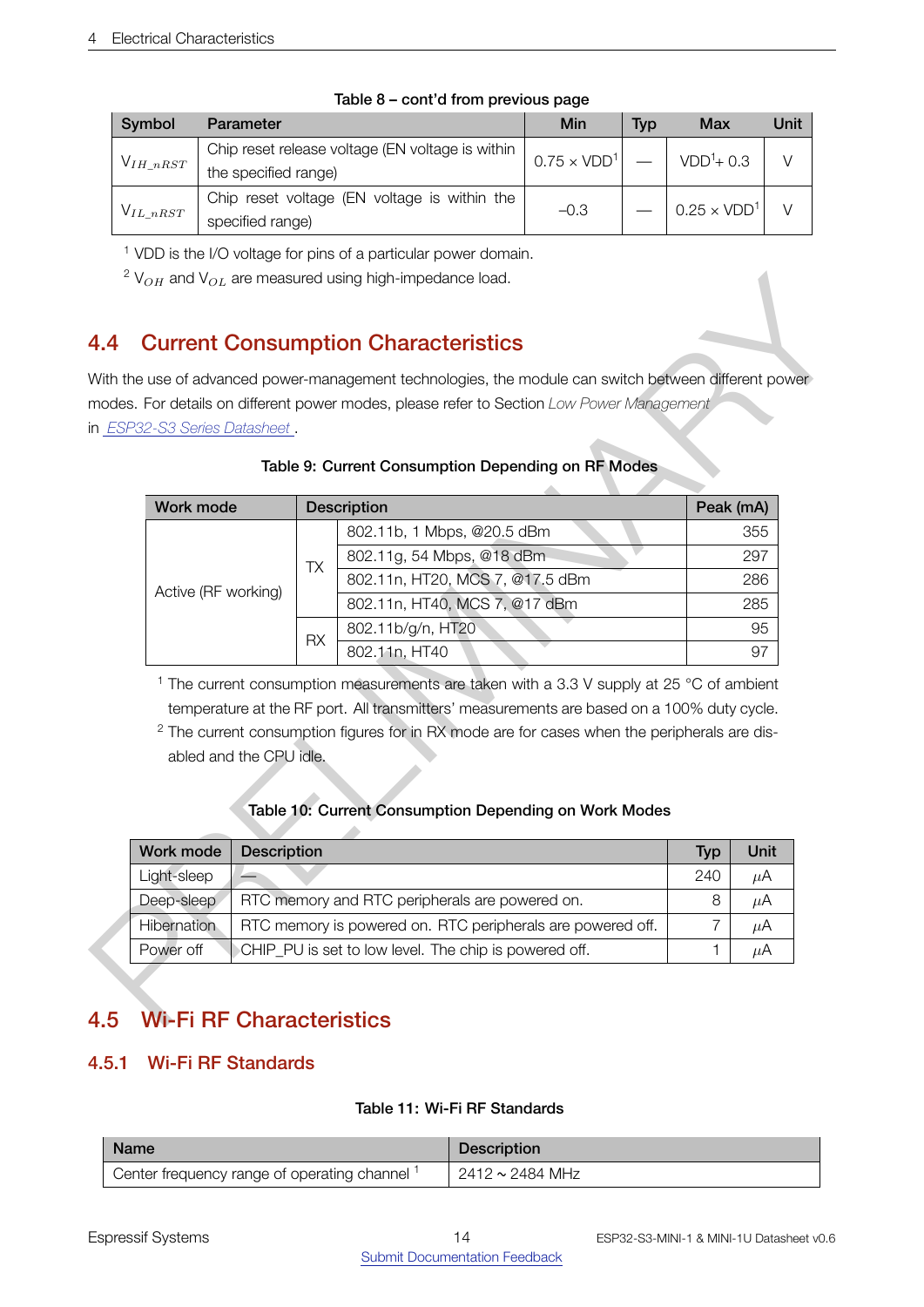| <b>Name</b>             |        | <b>Description</b>                              |  |  |  |  |
|-------------------------|--------|-------------------------------------------------|--|--|--|--|
| Wi-Fi wireless standard |        | IEEE 802.11b/g/n                                |  |  |  |  |
|                         |        | 11b: 1, 2, 5.5 and 11 Mbps                      |  |  |  |  |
| Data rate               | 20 MHz | 11g: 6, 9, 12, 18, 24, 36, 48, 54 Mbps          |  |  |  |  |
|                         |        | 11n: MCS0-7, 72.2 Mbps (Max)                    |  |  |  |  |
|                         | 40 MHz | 11n: MCS0-7, 150 Mbps (Max)                     |  |  |  |  |
| Antenna type            |        | PCB antenna, external antenna via the connector |  |  |  |  |

# Table 11: Wi-Fi RF Standards

# <span id="page-14-2"></span><span id="page-14-0"></span>4.5.2 Wi-Fi RF Transmitter (TX) Specifications

# Table 12: TX Power with Spectral Mask and EVM Meeting 802.11 Standards

|                       | PCB antenna, external antenna via the connector<br>Antenna type                                                                                                                                                                                                                                                                                           |  |             |                    |                         |  |  |  |  |  |
|-----------------------|-----------------------------------------------------------------------------------------------------------------------------------------------------------------------------------------------------------------------------------------------------------------------------------------------------------------------------------------------------------|--|-------------|--------------------|-------------------------|--|--|--|--|--|
|                       | <sup>1</sup> Device should operate in the center frequency range allocated by regional regulatory authorities. Target<br>center frequency range is configurable by software.<br>$2$ For the modules that use external antennas, the output impedance is 50 $\Omega$ . For other modules without<br>external antennas, the output impedance is irrelevant. |  |             |                    |                         |  |  |  |  |  |
|                       | Wi-Fi RF Transmitter (TX) Specifications<br>4.5.2<br>Target TX power is configurable based on device or certification requirements. The default characteristics are                                                                                                                                                                                       |  |             |                    |                         |  |  |  |  |  |
|                       | provided in Table 12.                                                                                                                                                                                                                                                                                                                                     |  |             |                    |                         |  |  |  |  |  |
|                       | Table 12: TX Power with Spectral Mask and EVM Meeting 802.11 Standards                                                                                                                                                                                                                                                                                    |  |             |                    |                         |  |  |  |  |  |
|                       | Rate                                                                                                                                                                                                                                                                                                                                                      |  | Min         | <b>Typ</b>         | <b>Max</b>              |  |  |  |  |  |
|                       |                                                                                                                                                                                                                                                                                                                                                           |  | (dBm)       | (dBm)              | (dBm)                   |  |  |  |  |  |
|                       | 802.11b, 1 Mbps                                                                                                                                                                                                                                                                                                                                           |  |             | 20.5               |                         |  |  |  |  |  |
|                       | 802.11b, 11 Mbps                                                                                                                                                                                                                                                                                                                                          |  |             | 20.5               |                         |  |  |  |  |  |
|                       | 802.11g, 6 Mbps                                                                                                                                                                                                                                                                                                                                           |  |             | 20.0               |                         |  |  |  |  |  |
|                       | 802.11g, 54 Mbps                                                                                                                                                                                                                                                                                                                                          |  |             | 18.0               |                         |  |  |  |  |  |
|                       | 802.11n, HT20, MCS 0                                                                                                                                                                                                                                                                                                                                      |  |             | 19.0               |                         |  |  |  |  |  |
|                       | 802.11n, HT20, MCS 7                                                                                                                                                                                                                                                                                                                                      |  |             | 17.5               |                         |  |  |  |  |  |
|                       | 802.11n, HT40, MCS 0                                                                                                                                                                                                                                                                                                                                      |  |             | 18.5               |                         |  |  |  |  |  |
|                       | 802.11n, HT40, MCS 7                                                                                                                                                                                                                                                                                                                                      |  |             | 17.0               |                         |  |  |  |  |  |
| Table 13: TX EVM Test |                                                                                                                                                                                                                                                                                                                                                           |  |             |                    |                         |  |  |  |  |  |
|                       | Rate                                                                                                                                                                                                                                                                                                                                                      |  | Min<br>(dB) | <b>Typ</b><br>(dB) | SL <sup>1</sup><br>(dB) |  |  |  |  |  |
|                       | 802.11b, 1 Mbps, @20.5 dBm                                                                                                                                                                                                                                                                                                                                |  |             | $-24.5$            | $-10$                   |  |  |  |  |  |
|                       | 802.11b, 11 Mbps, @20.5 dBm                                                                                                                                                                                                                                                                                                                               |  |             | $-24.5$            | $-10$                   |  |  |  |  |  |
|                       | 802.11g, 6 Mbps, @20 dBm                                                                                                                                                                                                                                                                                                                                  |  |             | $-23.0$            | $-5$                    |  |  |  |  |  |
|                       |                                                                                                                                                                                                                                                                                                                                                           |  |             |                    |                         |  |  |  |  |  |

#### Table 13: TX EVM Test

<span id="page-14-3"></span>

| Rate                            | Min  | <b>Typ</b> | SL <sup>1</sup> |
|---------------------------------|------|------------|-----------------|
|                                 | (dB) | (dB)       | (dB)            |
| 802.11b, 1 Mbps, @20.5 dBm      |      | $-24.5$    | $-10$           |
| 802.11b, 11 Mbps, @20.5 dBm     |      | $-24.5$    | $-10$           |
| 802.11g, 6 Mbps, @20 dBm        |      | $-23.0$    | $-5$            |
| 802.11g, 54 Mbps, @18 dBm       |      | $-29.5$    | $-25$           |
| 802.11n, HT20, MCS 0, @19 dBm   |      | $-24.0$    | $-5$            |
| 802.11n, HT20, MCS 7, @17.5 dBm |      | $-30.5$    | $-27$           |
| 802.11n, HT40, MCS 0, @18.5 dBm |      | $-25.0$    | $-5$            |
| 802.11n, HT40, MCS 7, @17 dBm   |      | $-30.0$    | -27             |

<span id="page-14-1"></span><sup>1</sup> SL stands for standard limit value.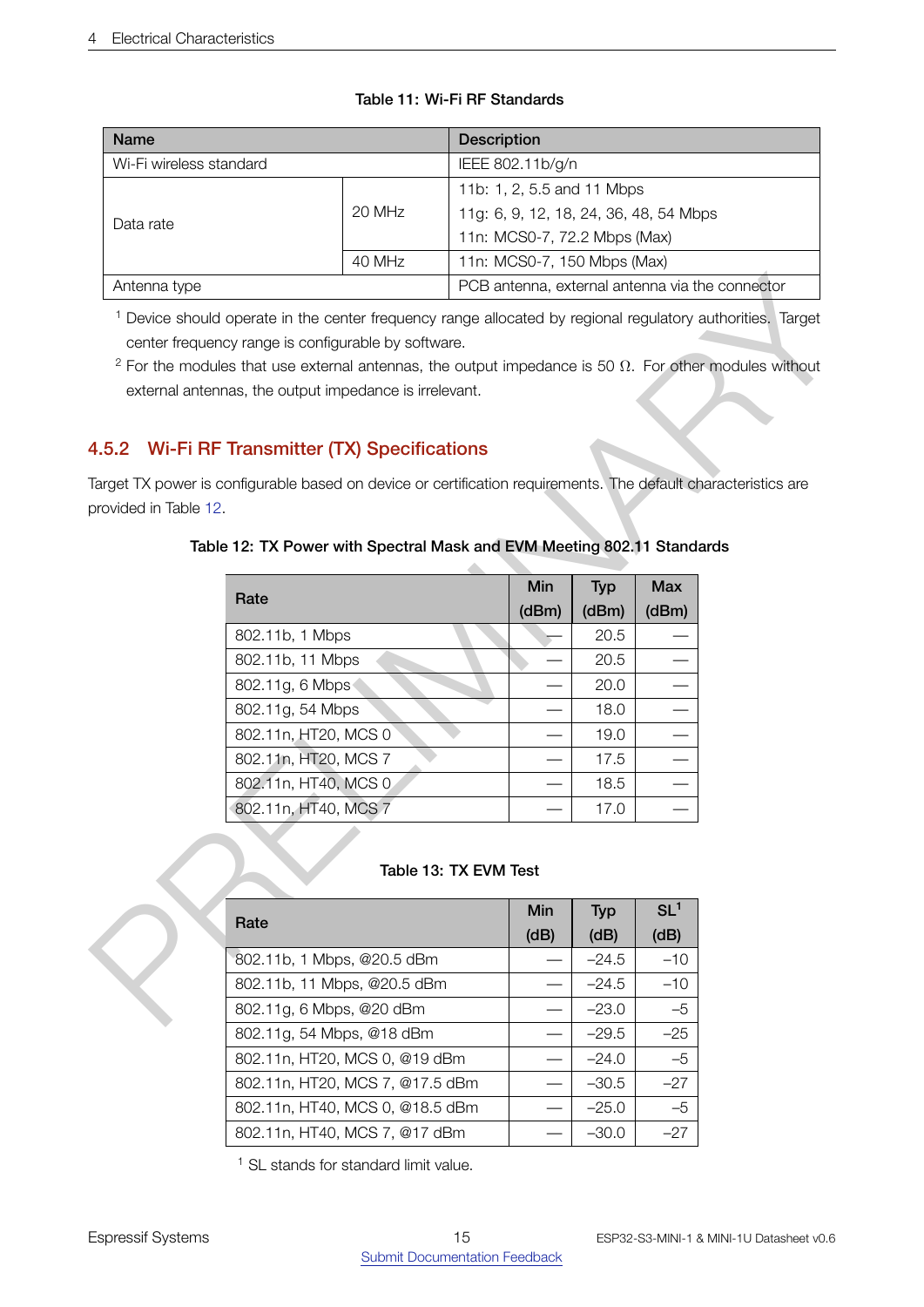# <span id="page-15-0"></span>4.5.3 Wi-Fi RF Receiver (RX) Specifications

| Rate                       | Min                      | <b>Typ</b> | <b>Max</b>                      |
|----------------------------|--------------------------|------------|---------------------------------|
|                            | (dBm)                    | (dBm)      | (dBm)                           |
| 802.11b, 1 Mbps            |                          | $-98.2$    |                                 |
| 802.11b, 2 Mbps            |                          | $-95.6$    |                                 |
| 802.11b, 5.5 Mbps          | $\overline{\phantom{0}}$ | $-92.8$    |                                 |
| 802.11b, 11 Mbps           |                          | $-88.5$    |                                 |
| 802.11g, 6 Mbps            |                          | $-93.0$    |                                 |
| 802.11g, 9 Mbps            | $\overline{\phantom{0}}$ | $-92.0$    |                                 |
| 802.11g, 12 Mbps           | —                        | $-90.8$    |                                 |
| 802.11g, 18 Mbps           |                          | $-88.5$    |                                 |
| 802.11g, 24 Mbps           | $\overline{\phantom{0}}$ | $-85.5$    |                                 |
| 802.11g, 36 Mbps           |                          | $-82.2$    |                                 |
| 802.11g, 48 Mbps           | $\overline{\phantom{a}}$ | $-78.0$    | ÷                               |
| 802.11g, 54 Mbps           |                          | $-76.2$    |                                 |
| 802.11n, HT20, MCS 0       |                          | $-93.0$    |                                 |
| 802.11n, HT20, MCS 1       |                          | $-90.6$    |                                 |
| 802.11n, HT20, MCS 2       |                          | $-88.4$    |                                 |
| 802.11n, HT20, MCS 3       |                          | $-84.8$    | $\hspace{0.1mm}-\hspace{0.1mm}$ |
| 802.11n, HT20, MCS 4       |                          | $-81.6$    |                                 |
| 802.11n, HT20, MCS 5       |                          | $-77.4$    |                                 |
| 802.11n, HT20, MCS 6       | —                        | $-75.6$    |                                 |
| 802.11n, HT20, MCS 7       |                          | $-74.2$    |                                 |
| 802.11n, HT40, MCS 0       |                          | $-90.0$    |                                 |
| 802.11n, HT40, MCS 1       | $\overline{\phantom{0}}$ | $-87.5$    |                                 |
| 802.11n, HT40, MCS 2       |                          | $-85.0$    |                                 |
| 802.11n, HT40, MCS 3       | $\overline{\phantom{0}}$ | $-82.0$    | $\hspace{0.1mm}-\hspace{0.1mm}$ |
| 802.11n, HT40, MCS 4       | $\overline{\phantom{0}}$ | $-78.5$    | $\qquad \qquad \longleftarrow$  |
| 802.11n, HT40, MCS 5       |                          | $-74.4$    |                                 |
| 802.11n, HT40, MCS 6       |                          | $-72.5$    |                                 |
| 802.11n, HT40, MCS 7       |                          | $-71.2$    |                                 |
| Table 15: Maximum RX Level |                          |            |                                 |
| Rate                       | Min                      | <b>Typ</b> | <b>Max</b>                      |
|                            |                          |            |                                 |

## Table 14: RX Sensitivity

#### Table 15: Maximum RX Level

<span id="page-15-1"></span>

| Rate                 | Min   | <b>Typ</b> | <b>Max</b> |  |  |  |  |
|----------------------|-------|------------|------------|--|--|--|--|
|                      | (dBm) | (dBm)      | (dBm)      |  |  |  |  |
| 802.11b, 1 Mbps      |       | 5          |            |  |  |  |  |
| 802.11b, 11 Mbps     |       | 5          |            |  |  |  |  |
| 802.11g, 6 Mbps      |       | 5          |            |  |  |  |  |
| 802.11g, 54 Mbps     |       | Ω          |            |  |  |  |  |
| 802.11n, HT20, MCS 0 |       | 5          |            |  |  |  |  |
| 802.11n, HT20, MCS 7 |       | Ω          |            |  |  |  |  |
| Cont'd on next page  |       |            |            |  |  |  |  |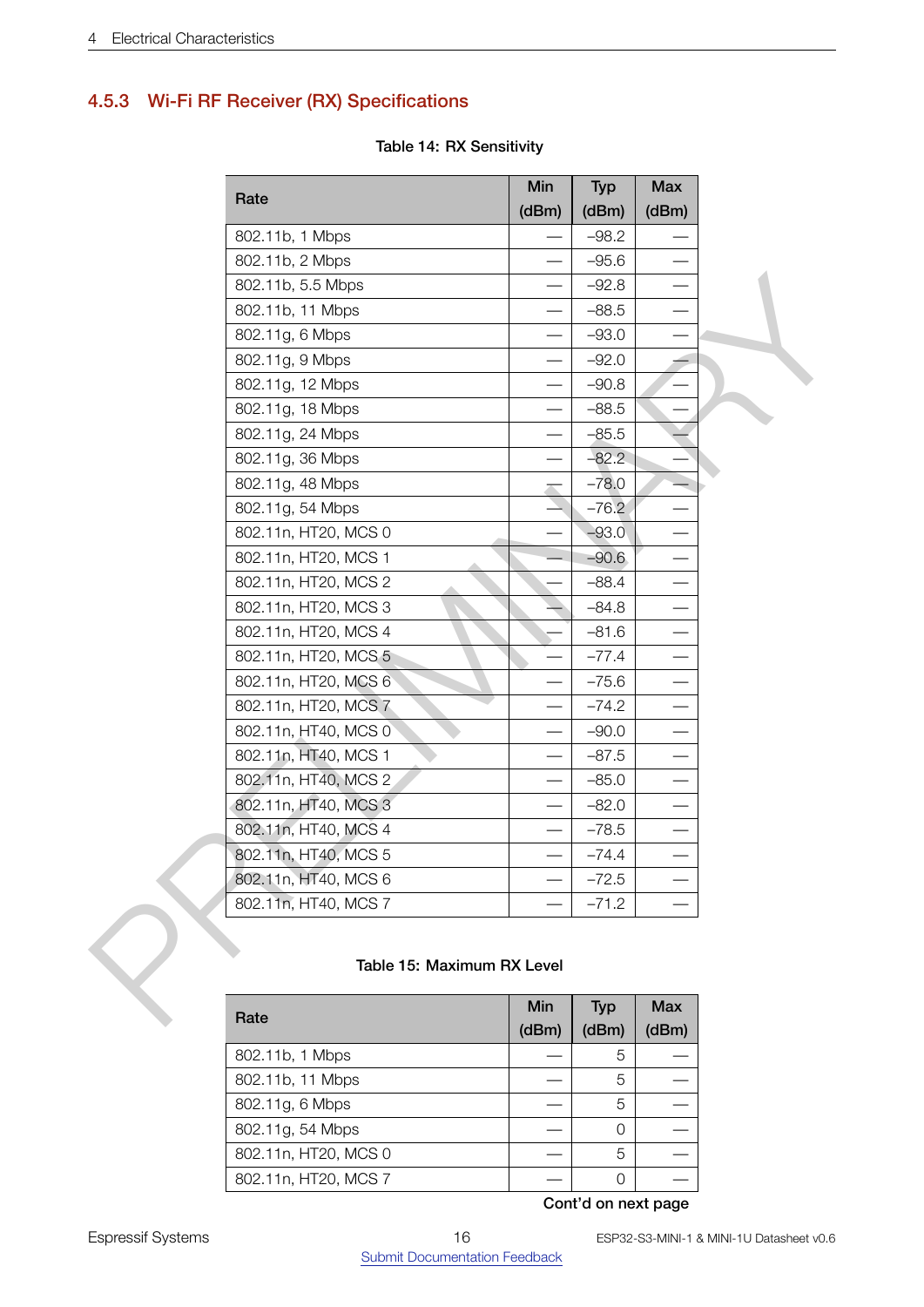| Rate                 | Min<br>(dBm) | Typ<br>(dBm) | Max<br>(dBm) |
|----------------------|--------------|--------------|--------------|
| 802.11n, HT40, MCS 0 |              | 5            |              |
| 802.11n, HT40, MCS 7 |              |              |              |

#### Table 15 – cont'd from previous page

## Table 16: RX Adjacent Channel Rejection

| Rate                 | Min<br>(dB) | <b>Typ</b><br>(dB) | Max<br>(dB) |
|----------------------|-------------|--------------------|-------------|
| 802.11b, 1 Mbps      |             | 35                 |             |
| 802.11b, 11 Mbps     |             | 35                 |             |
| 802.11g, 6 Mbps      |             | 31                 |             |
| 802.11g, 54 Mbps     |             | 14                 |             |
| 802.11n, HT20, MCS 0 |             | 31                 |             |
| 802.11n, HT20, MCS 7 |             | 13                 |             |
| 802.11n, HT40, MCS 0 |             | 19                 |             |
| 802.11n, HT40, MCS 7 |             | 8                  |             |

# <span id="page-16-3"></span><span id="page-16-0"></span>4.6 Bluetooth LE Radio

## Table 17: Bluetooth LE Frequency

| Parameter                             | Min   | <b>Tvp</b> | <b>Max</b> |
|---------------------------------------|-------|------------|------------|
|                                       | (MHz) | (MHz)      | (MHz)      |
| Center frequency of operating channel | 2402  |            | 2480       |

# <span id="page-16-4"></span><span id="page-16-1"></span>4.6.1 Bluetooth LE RF Transmitter (TX) Specifications

## Table 18: Transmitter Characteristics - Bluetooth LE 1 Mbps

<span id="page-16-2"></span>

|                                                                                                    | Rate                                         |                                                                                                                       | Min<br>(dB)   | <b>Typ</b><br>(dB) | <b>Max</b><br>(dB) |            |      |
|----------------------------------------------------------------------------------------------------|----------------------------------------------|-----------------------------------------------------------------------------------------------------------------------|---------------|--------------------|--------------------|------------|------|
|                                                                                                    | 802.11b, 1 Mbps                              |                                                                                                                       |               | 35                 |                    |            |      |
|                                                                                                    | 802.11b, 11 Mbps                             |                                                                                                                       |               | 35                 |                    |            |      |
|                                                                                                    | 802.11g, 6 Mbps                              |                                                                                                                       |               | 31                 |                    |            |      |
|                                                                                                    | 802.11g, 54 Mbps                             |                                                                                                                       |               | 14                 |                    |            |      |
|                                                                                                    | 802.11n, HT20, MCS 0                         |                                                                                                                       |               | 31                 |                    |            |      |
|                                                                                                    | 802.11n, HT20, MCS 7                         |                                                                                                                       |               | 13                 |                    |            |      |
|                                                                                                    | 802.11n, HT40, MCS 0<br>802.11n, HT40, MCS 7 |                                                                                                                       |               | 19                 | 8                  |            |      |
| <b>Bluetooth LE Radio</b>                                                                          |                                              |                                                                                                                       |               |                    |                    |            |      |
|                                                                                                    |                                              | Table 17: Bluetooth LE Frequency                                                                                      |               |                    |                    |            |      |
|                                                                                                    |                                              |                                                                                                                       | Min           | <b>Typ</b>         | <b>Max</b>         |            |      |
|                                                                                                    |                                              |                                                                                                                       |               |                    |                    |            |      |
|                                                                                                    | Parameter                                    | Center frequency of operating channel                                                                                 | (MHz)<br>2402 | (MHz)              | (MHz)<br>2480      |            |      |
| 4.6.1                                                                                              |                                              | <b>Bluetooth LE RF Transmitter (TX) Specifications</b><br>Table 18: Transmitter Characteristics - Bluetooth LE 1 Mbps |               |                    |                    |            |      |
|                                                                                                    |                                              | Description                                                                                                           |               | Min                | <b>Typ</b>         | <b>Max</b> | Unit |
|                                                                                                    |                                              | RF power control range                                                                                                |               | $-25.00$           | $\mathbf 0$        | 20.00      | dBm  |
|                                                                                                    |                                              | Gain control step                                                                                                     |               |                    | 3.00               |            | dB   |
|                                                                                                    |                                              |                                                                                                                       |               |                    | 2.50               |            | kHz  |
|                                                                                                    |                                              | Max $ f_n _{\underline{n=0, 1, 2,  k}}$<br>Max $ f_0-f_n $                                                            |               |                    | 2.00               |            | kHz  |
|                                                                                                    |                                              | Max $ f_n - f_{n-5} $                                                                                                 |               |                    | 1.40               |            | kHz  |
|                                                                                                    |                                              | $ f_1-f_0 $                                                                                                           |               |                    | 1.00               |            | kHz  |
|                                                                                                    |                                              | $\Delta f1_{avg}$                                                                                                     |               |                    | 249.00             |            | kHz  |
|                                                                                                    |                                              | Min $\Delta f2_{\text{max}}$ (for at least<br>99.9% of all $\Delta f2_{\text{max}}$ )                                 |               |                    | 198.00             |            | kHz  |
| Parameter<br>RF transmit power<br>Carrier frequency offset and drift<br>Modulation characteristics |                                              | $\Delta f2_{\text{avg}}/\Delta f1_{\text{avg}}$                                                                       |               |                    | 0.86               |            |      |
|                                                                                                    |                                              | $±2$ MHz offset                                                                                                       |               |                    | $-37.00$           |            | dBm  |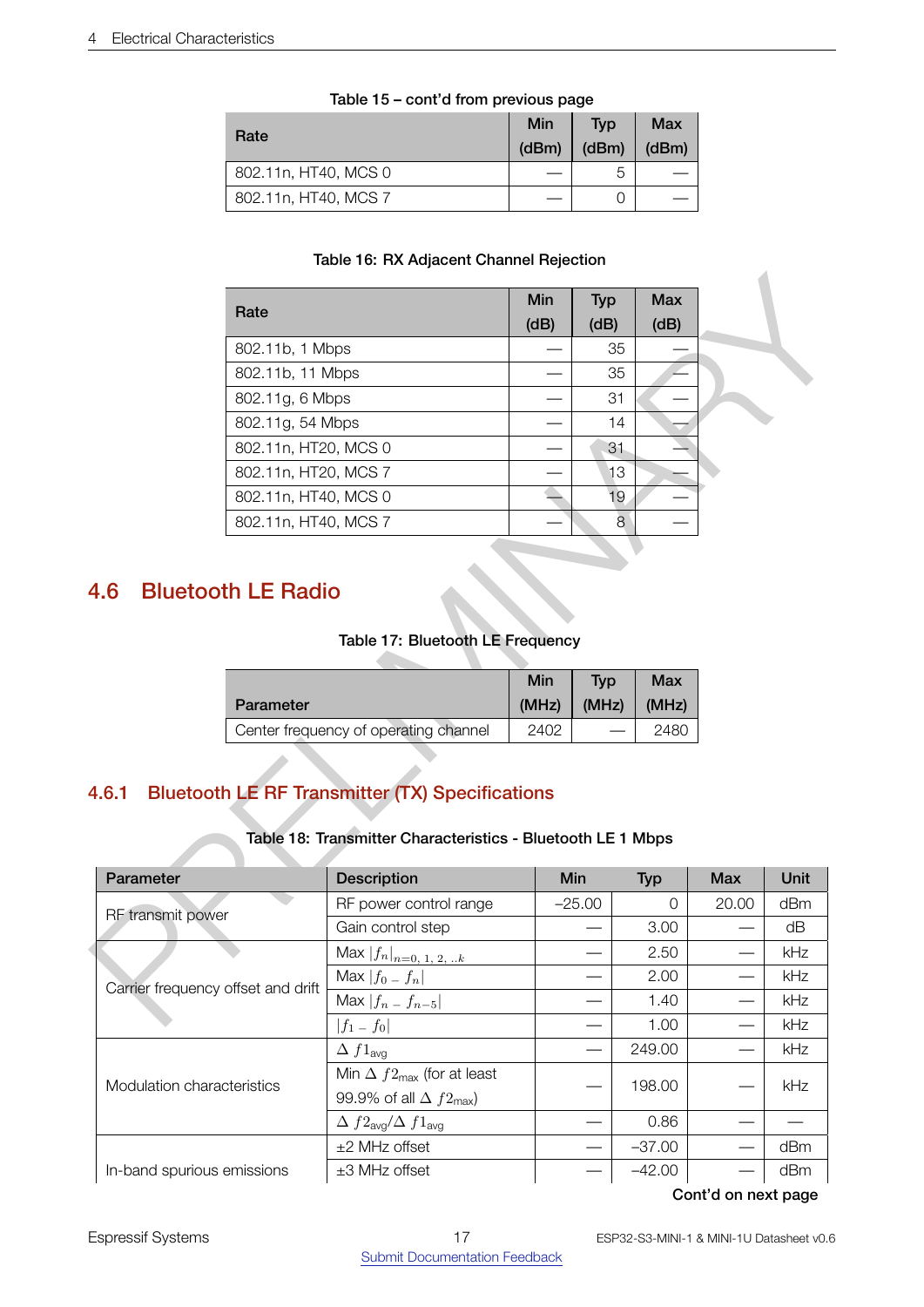#### 4 Electrical Characteristics

| lable 18 – cont'd from previous page |                    |     |            |     |      |  |  |
|--------------------------------------|--------------------|-----|------------|-----|------|--|--|
| Parameter                            | <b>Description</b> | Min | <b>Typ</b> | Max | Unit |  |  |
|                                      | $>±3$ MHz offset   |     | $-44.00$   |     | dBm  |  |  |

#### Table 18 – cont'd from previous page

#### Table 19: Transmitter Characteristics - Bluetooth LE 2 Mbps

<span id="page-17-0"></span>

| Parameter                          | <b>Description</b>                              | Min      | <b>Typ</b> | <b>Max</b> | Unit       |
|------------------------------------|-------------------------------------------------|----------|------------|------------|------------|
| RF transmit power                  | RF power control range                          | $-25.00$ | $\Omega$   | 20.00      | dBm        |
|                                    | Gain control step                               |          | 3.00       |            | dΒ         |
|                                    | Max $ f_n _{n=0, 1, 2, k}$                      |          | 2.50       |            | kHz        |
| Carrier frequency offset and drift | Max $ f_0-f_n $                                 |          | 2.00       |            | <b>kHz</b> |
|                                    | Max $ f_n - f_{n-5} $                           |          | 1.40       |            | kHz        |
|                                    | $ f_1 - f_0 $                                   |          | 1.00       |            | kHz        |
|                                    | $\Delta f1_{\text{avg}}$                        |          | 499.00     |            | kHz        |
| Modulation characteristics         | Min $\Delta f2_{\text{max}}$ (for at least      |          | 416.00     |            | kHz        |
|                                    | 99.9% of all $\Delta f2_{\text{max}}$ )         |          |            |            |            |
|                                    | $\Delta f2_{\text{avg}}/\Delta f1_{\text{avg}}$ |          | 0.89       |            |            |
|                                    | $±4$ MHz offset                                 |          | $-42.00$   |            | dBm        |
| In-band spurious emissions         | $±5$ MHz offset                                 |          | $-44.00$   |            | dBm        |
|                                    | $>±5$ MHz offset                                |          | $-47.00$   |            | dBm        |

## <span id="page-17-1"></span>Table 20: Transmitter Characteristics - Bluetooth LE 125 Kbps

|                                                                                                                                  | RF power control range                                                          | $-25.00$                   | 0              | 20.00      | dBm                      |
|----------------------------------------------------------------------------------------------------------------------------------|---------------------------------------------------------------------------------|----------------------------|----------------|------------|--------------------------|
| RF transmit power                                                                                                                | Gain control step                                                               |                            | 3.00           |            | dB                       |
|                                                                                                                                  | Max $ f_n _{n=0, 1, 2, k}$                                                      |                            | 2.50           |            | kHz                      |
| Carrier frequency offset and drift                                                                                               | Max $ f_0 - f_n $                                                               |                            | 2.00           |            | kHz                      |
|                                                                                                                                  | Max $ f_n - f_{n-5} $                                                           |                            | 1,40           |            | kHz                      |
|                                                                                                                                  | $ f_1-f_0 $                                                                     | e e                        | 1.00           |            | kHz                      |
|                                                                                                                                  | $\Delta f1_{\text{avg}}$                                                        |                            | 499.00         |            | kHz                      |
| Modulation characteristics                                                                                                       | Min $\Delta f2_{\text{max}}$ (for at least                                      |                            |                |            | kHz                      |
|                                                                                                                                  | 99.9% of all $\Delta f2_{\text{max}}$ )                                         |                            |                |            |                          |
|                                                                                                                                  | $\Delta f2_{\text{avg}}/\Delta f1_{\text{avg}}$                                 |                            | 0.89           |            | $\overline{\phantom{0}}$ |
|                                                                                                                                  | $±4$ MHz offset                                                                 |                            | $-42.00$       |            | dBm                      |
| In-band spurious emissions                                                                                                       | $±5$ MHz offset                                                                 |                            | $-44.00$       |            | dBm                      |
|                                                                                                                                  |                                                                                 |                            |                |            | dBm                      |
|                                                                                                                                  | >±5 MHz offset<br>Table 20: Transmitter Characteristics - Bluetooth LE 125 Kbps |                            |                |            |                          |
|                                                                                                                                  | <b>Description</b>                                                              | Min                        | <b>Typ</b>     | <b>Max</b> | Unit                     |
|                                                                                                                                  | RF power control range                                                          | $-25.00$                   | $\overline{0}$ | 20.00      | dBm                      |
|                                                                                                                                  | Gain control step                                                               | 416.00<br>$-47.00$<br>3.00 | dB             |            |                          |
|                                                                                                                                  | $\overline{\text{Max}}  f_n _{n=0, 1, 2, k}$                                    |                            | 0.80           |            | kHz                      |
|                                                                                                                                  | Max $ f_0 - f_n $                                                               |                            | 1.00           |            | kHz                      |
|                                                                                                                                  | $ f_n - f_{n-3} $                                                               |                            | 0.30           |            | kHz                      |
|                                                                                                                                  | $ f_0-f_3 $                                                                     |                            | 1.00           |            | kHz                      |
|                                                                                                                                  | $\Delta f1_{\text{avg}}$                                                        |                            | 248.00         |            | kHz                      |
|                                                                                                                                  | Min $\Delta f1_{\text{max}}$ (for at least                                      |                            |                |            |                          |
|                                                                                                                                  | 99.9% of all $\Delta f1_{\text{max}}$ )                                         |                            | 222.00         |            | kHz                      |
|                                                                                                                                  | $±2$ MHz offset                                                                 |                            | $-37.00$       |            | dBm                      |
| Parameter<br>RF transmit power<br>Carrier frequency offset and drift<br>Modulation characteristics<br>In-band spurious emissions | $±3$ MHz offset<br>>±3 MHz offset                                               |                            | $-42.00$       |            | dBm                      |

## Table 21: Transmitter Characteristics - Bluetooth LE 500 Kbps

<span id="page-17-2"></span>

| Parameter                            | <b>Description</b>                   | Min      | Typ  | Max   | Unit |
|--------------------------------------|--------------------------------------|----------|------|-------|------|
| RF transmit power                    | RF power control range               | $-25.00$ |      | 20.00 | dBm  |
|                                      | Gain control step                    |          | 3.00 |       | dB   |
|                                      | $  \text{Max }  f_n _{n=0, 1, 2, k}$ |          | 0.80 |       | kHz  |
| Carrier frequency offset and drift L | Max $ f_0-f_n $                      |          | 1.00 |       | kHz  |
|                                      |                                      |          |      | - - - |      |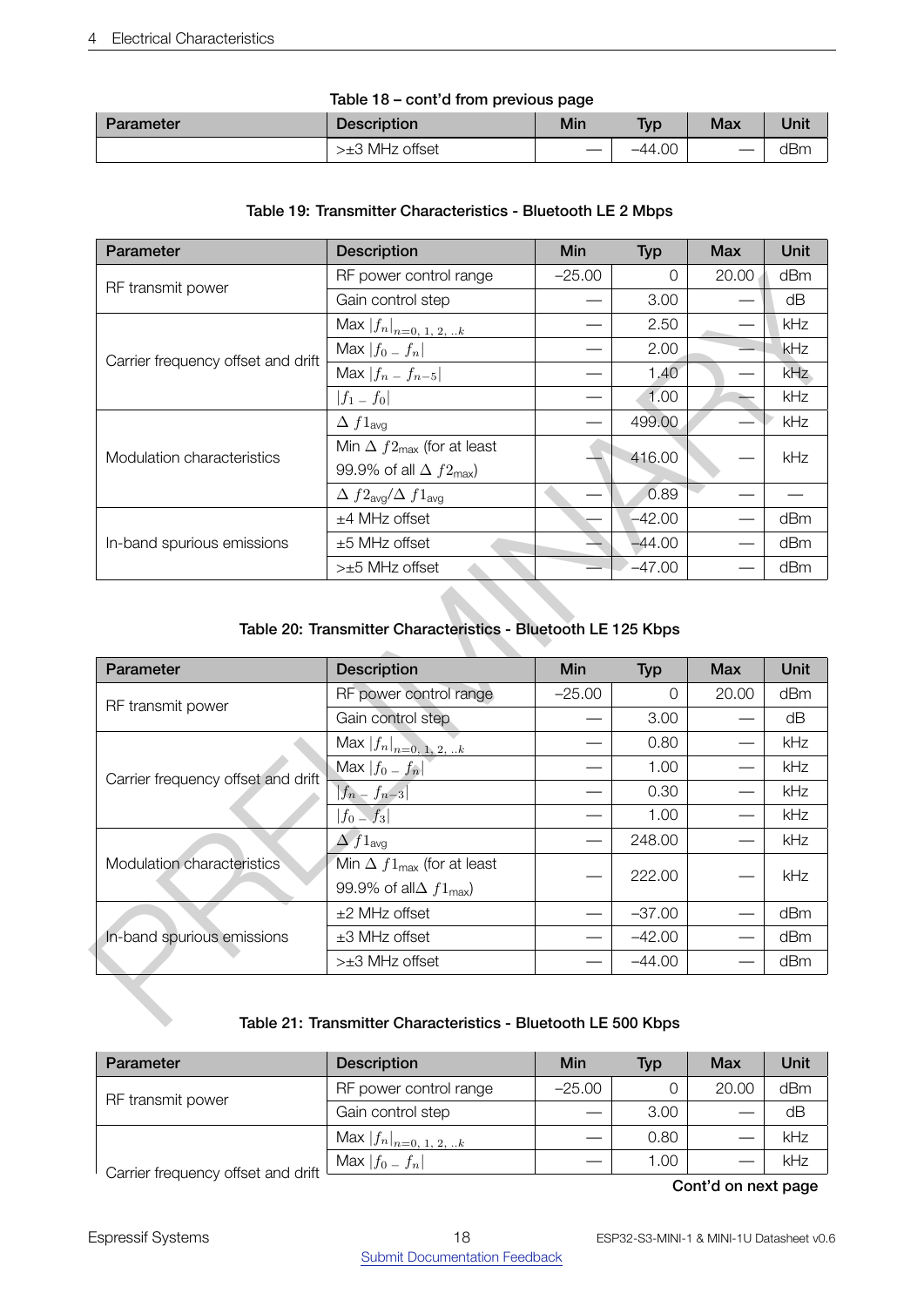| Parameter                  | <b>Description</b>                         | Min | <b>Typ</b> | <b>Max</b> | Unit |
|----------------------------|--------------------------------------------|-----|------------|------------|------|
|                            | $ f_n - f_{n-3} $                          |     | 0.85       |            | kHz  |
|                            | $ f_0 - f_3 $                              |     | 0.34       |            | kHz  |
|                            | $\Delta f2_{\text{avg}}$                   |     | 213.00     |            | kHz  |
| Modulation characteristics | Min $\Delta f2_{\text{max}}$ (for at least |     | 196.00     |            | kHz  |
|                            | 99.9% of all $\Delta f2_{\text{max}}$ )    |     |            |            |      |
| In-band spurious emissions | $±2$ MHz offset                            |     | $-37.00$   |            | dBm  |
|                            | $±3$ MHz offset                            |     | $-42.00$   |            | dBm  |
|                            | $>±3$ MHz offset                           |     | $-44.00$   |            | dBm  |

#### Table 21 – cont'd from previous page

# <span id="page-18-1"></span><span id="page-18-0"></span>4.6.2 Bluetooth LE RF Receiver (RX) Specifications

|                                     | <b>EL IVIMA OIISEL</b>                                                                                                           |     | -57.JU         |            | UDIII |
|-------------------------------------|----------------------------------------------------------------------------------------------------------------------------------|-----|----------------|------------|-------|
| In-band spurious emissions          | $\pm 3$ MHz offset                                                                                                               |     | $-42.00$       |            | dBm   |
|                                     | >±3 MHz offset<br>4.6.2 Bluetooth LE RF Receiver (RX) Specifications<br>Table 22: Receiver Characteristics - Bluetooth LE 1 Mbps |     | $-44.00$       |            | dBm   |
| Parameter                           | <b>Description</b>                                                                                                               | Min | <b>Typ</b>     | <b>Max</b> | Unit  |
| Sensitivity @30.8% PER              |                                                                                                                                  |     | $-96.5$        |            | dBm   |
| Maximum received signal @30.8% PER  |                                                                                                                                  |     | 8              |            | dBm   |
| Co-channel C/I                      | $F = FO$ MHz                                                                                                                     |     | $\overline{9}$ |            | dB    |
|                                     | $F = F0 + 1 MHz$                                                                                                                 |     | $-3$           |            | dB    |
|                                     | $F = FO - 1 MHz$                                                                                                                 |     | $-3$           |            | dB    |
|                                     | $F = F0 + 2$ MHz                                                                                                                 |     | $-28$          |            | dB    |
| Adjacent channel selectivity C/I    | $F = F0 - 2 MHz$                                                                                                                 |     | $-30$          |            | dB    |
|                                     | $F = F0 + 3 MHz$                                                                                                                 |     | $-31$          |            | dB    |
|                                     | $F = F0 - 3 MHz$                                                                                                                 |     | $-33$          |            | dB    |
|                                     | $F > F0 + 3 MHz$                                                                                                                 |     | $-32$          |            | dB    |
|                                     | $F > F0 - 3 MHz$                                                                                                                 |     | $-36$          |            | dB    |
| Image frequency                     |                                                                                                                                  |     | $-32$          |            | dB    |
| Adjacent channel to image frequency | $F = F_{image} + 1$ MHz                                                                                                          |     | $-39$          |            | dB    |
|                                     | $F = F_{image} - 1$ MHz                                                                                                          |     | $-31$          |            | dB    |
|                                     | 30 MHz ~ 2000 MHz                                                                                                                |     | $-9$           |            | dBm   |
| Out-of-band blocking performance    | 2003 MHz ~ 2399 MHz                                                                                                              |     | $-18$          |            | dBm   |
|                                     | 2484 MHz ~ 2997 MHz                                                                                                              |     | $-15$          |            | dBm   |
|                                     | 3000 MHz ~ 12.75 GHz                                                                                                             |     | $-5$           |            | dBm   |
|                                     |                                                                                                                                  |     | $-29$          |            | dBm   |

# Table 22: Receiver Characteristics - Bluetooth LE 1 Mbps

## Table 23: Receiver Characteristics - Bluetooth LE 2 Mbps

<span id="page-18-2"></span>

| Parameter                          | <b>Description</b> | Min | <b>Typ</b> | Max | Unit |
|------------------------------------|--------------------|-----|------------|-----|------|
| Sensitivity @30.8% PER             |                    |     | $-92.5$    |     | dBm  |
| Maximum received signal @30.8% PER |                    |     |            |     | dBm  |
| Co-channel C/I                     | $F = F0$ MHz       |     | 10         |     | dB   |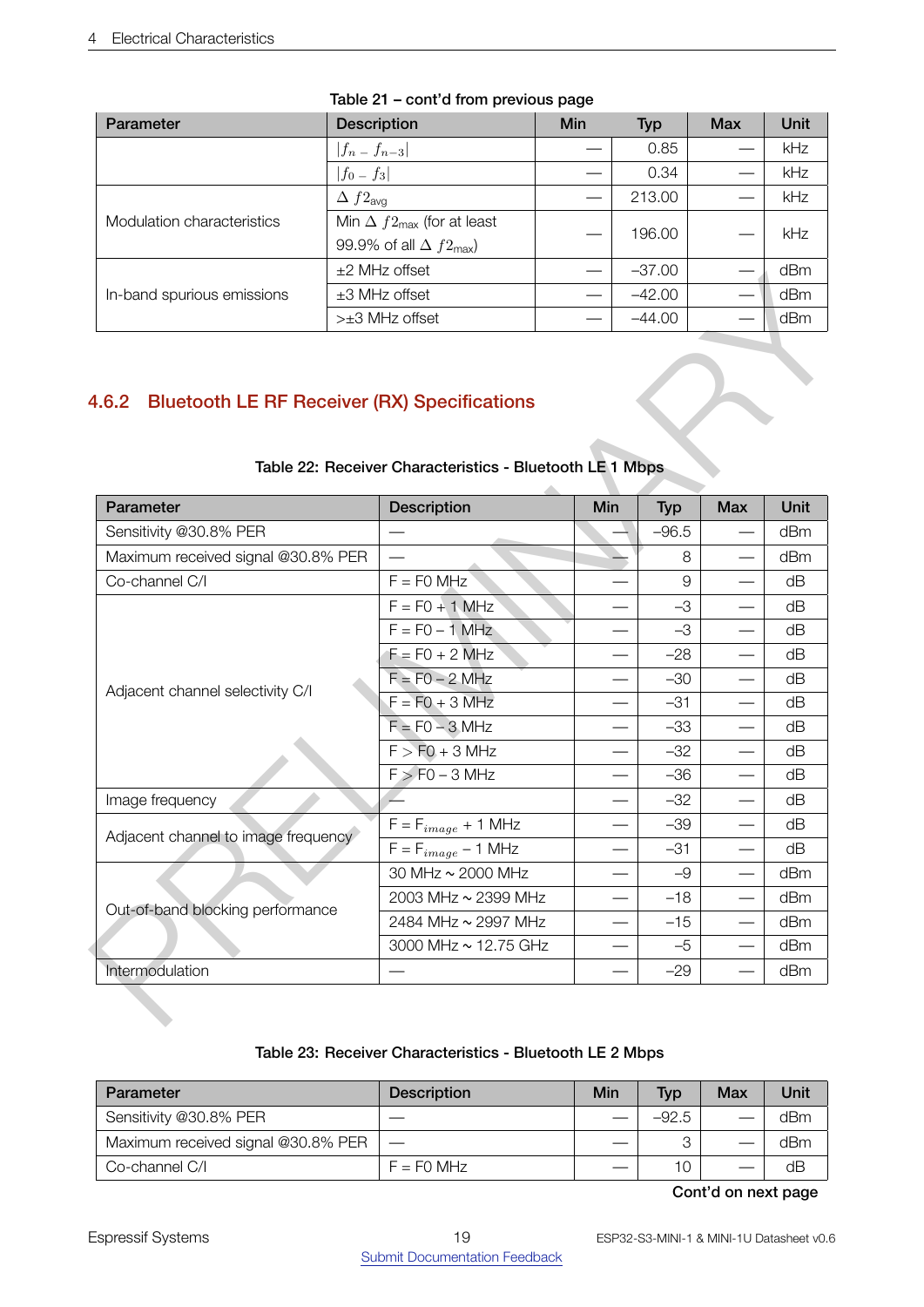| Parameter                           | <b>Description</b>      | Min | <b>Typ</b> | <b>Max</b> | Unit |
|-------------------------------------|-------------------------|-----|------------|------------|------|
|                                     | $F = F0 + 2 MHz$        |     | -8         |            | dΒ   |
|                                     | $F = F0 - 2 MHz$        |     | $-5$       |            | dВ   |
|                                     | $F = F0 + 4 MHz$        |     | $-31$      |            | dΒ   |
| Adjacent channel selectivity C/I    | $F = F0 - 4 MHz$        |     | $-33$      |            | dB   |
|                                     | $F = F0 + 6 MHz$        |     | $-37$      |            | dB   |
|                                     | $F = F0 - 6 MHz$        |     | $-37$      |            | dB   |
|                                     | $F > F0 + 6 MHz$        |     | $-40$      |            | dΒ   |
|                                     | $F > F0 - 6$ MHz        |     | $-40$      |            | dB   |
| Image frequency                     |                         |     | $-31$      |            | dB   |
| Adjacent channel to image frequency | $F = F_{image} + 2 MHz$ |     | $-37$      |            | dB   |
|                                     | $F = F_{image} - 2 MHz$ |     | $-8$       |            | dB   |
|                                     | 30 MHz ~ 2000 MHz       |     | $-15$      |            | dBm  |
|                                     | 2003 MHz ~ 2399 MHz     |     | $-19$      |            | dBm  |
| Out-of-band blocking performance    | 2484 MHz ~ 2997 MHz     |     | $-15$      |            | dBm  |
|                                     | 3000 MHz ~ 12.75 GHz    |     | $-6$       |            | dBm  |
| Intermodulation                     |                         |     | $-29$      |            | dBm  |

## Table 23 – cont'd from previous page

# <span id="page-19-0"></span>Table 24: Receiver Characteristics - Bluetooth LE 125 Kbps

|                                                                         | Γ = Γ∪ − ∪ IVIΠ∠                                                  |     | ⊣ ו            |            | uD       |
|-------------------------------------------------------------------------|-------------------------------------------------------------------|-----|----------------|------------|----------|
|                                                                         | $F > F0 + 6 MHz$                                                  |     | $-40$          |            | dB       |
|                                                                         | $F > F0 - 6 MHz$                                                  |     | $-40$          |            | dB       |
| Image frequency                                                         |                                                                   |     | $-31$          |            | dB       |
| Adjacent channel to image frequency                                     | $\mathsf{F}=\mathsf{F}_{image}+2\;\mathsf{M}\mathsf{H}\mathsf{z}$ |     | $-37$          |            | dB       |
|                                                                         | $F = F_{image} - 2$ MHz                                           |     | $-8$           |            | dB       |
|                                                                         | 30 MHz ~ 2000 MHz                                                 |     | $-15$          |            | dBm      |
| Out-of-band blocking performance                                        | 2003 MHz ~ 2399 MHz                                               |     | $-19$          |            | dBm      |
|                                                                         | 2484 MHz ~ 2997 MHz                                               |     | $-15$          |            | dBm      |
|                                                                         | 3000 MHz ~ 12.75 GHz                                              |     | $-6$           |            | dBm      |
| Intermodulation                                                         |                                                                   |     | $-29$          |            | dBm      |
|                                                                         | Table 24: Receiver Characteristics - Bluetooth LE 125 Kbps        |     |                |            |          |
|                                                                         |                                                                   |     |                |            |          |
| Parameter                                                               | <b>Description</b>                                                | Min | <b>Typ</b>     | <b>Max</b> | Unit     |
| Sensitivity @30.8% PER                                                  |                                                                   |     | $-103.5$       |            | dBm      |
| Maximum received signal @30.8% PER                                      |                                                                   |     | 8              |            | dBm      |
| Co-channel C/I                                                          | $F = F0$ MHz                                                      |     | 6              |            | dB       |
|                                                                         | $F = F0 + 1$ MHz                                                  |     | $-6$           |            | dB       |
|                                                                         | $F = F0 - 1$ MHz                                                  |     | $-5$           |            | dB       |
|                                                                         | $F = F0 + 2 MHz$                                                  |     | $-32$          |            | dB       |
|                                                                         | $F = F0 - 2 MHz$                                                  |     | $-39$          |            | dB       |
|                                                                         | $F = F0 + 3 MHz$                                                  |     | $-35$          |            | dB       |
|                                                                         | $F = F0 - 3 MHz$                                                  |     | $-45$          |            | dB       |
|                                                                         | $F > F0 + 3 MHz$                                                  |     | $-35$          |            | dB       |
|                                                                         | $F > F0 - 3 MHz$                                                  |     | $-48$          |            | dB       |
| Image frequency                                                         |                                                                   |     | $-35$          |            | dB       |
| Adjacent channel selectivity C/I<br>Adjacent channel to image frequency | $\mathsf{F}=\mathsf{F}_{image}+1$ MHz<br>$F = F_{image} - 1$ MHz  |     | $-49$<br>$-32$ |            | dB<br>dB |

#### Table 25: Receiver Characteristics - Bluetooth LE 500 Kbps

<span id="page-19-1"></span>

| Parameter                          | <b>Description</b> | Min | <b>Typ</b> | Max | Unit |
|------------------------------------|--------------------|-----|------------|-----|------|
| Sensitivity @30.8% PER             |                    |     | $-100$     |     | dBm  |
| Maximum received signal @30.8% PER |                    |     |            |     | dBm  |
| Co-channel C/I                     | $F = F0$ MHz       |     |            |     | dB   |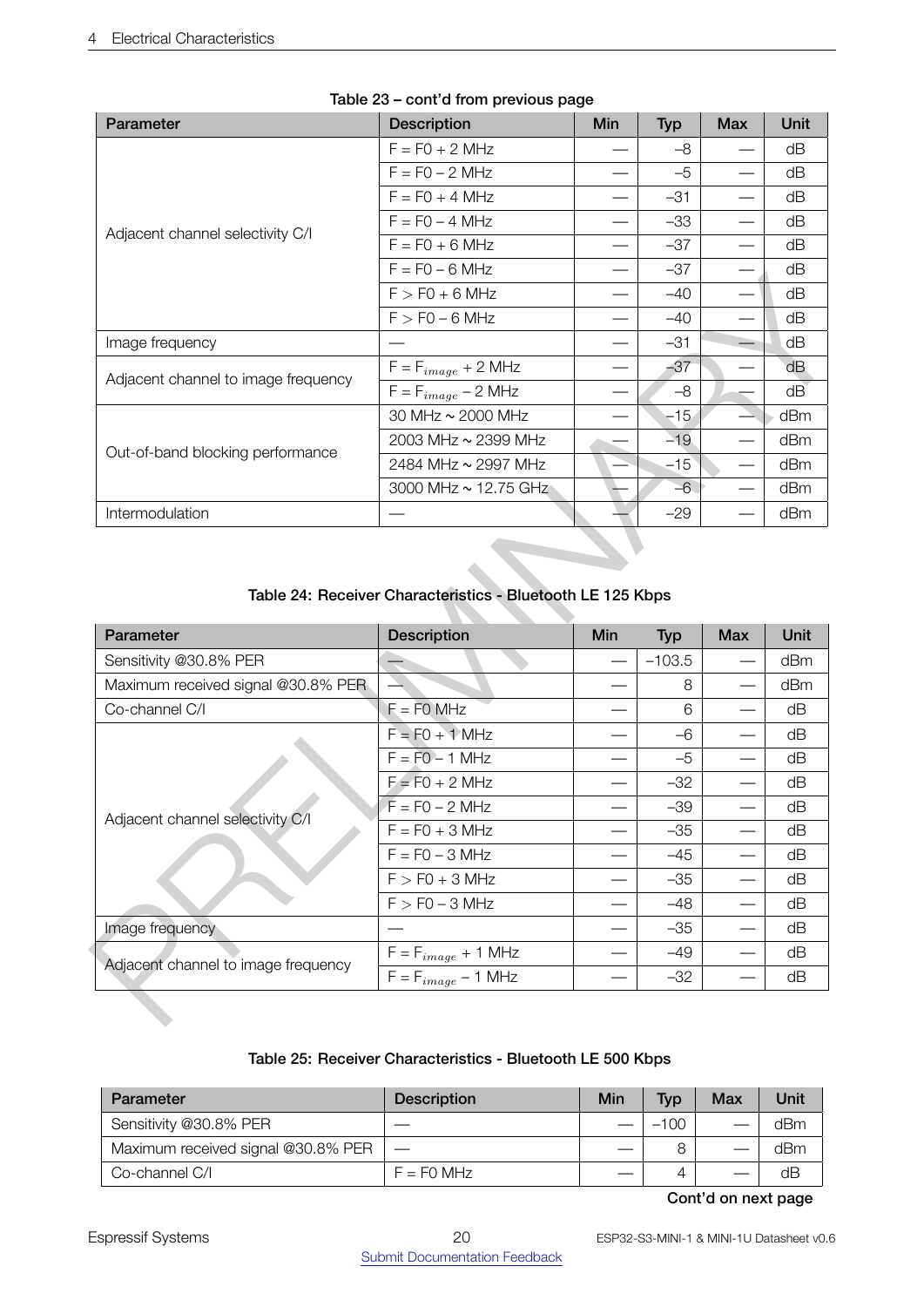| Parameter                           | Description                           | Min                      | <b>Typ</b> | Max                               | Unit |
|-------------------------------------|---------------------------------------|--------------------------|------------|-----------------------------------|------|
|                                     | $F = FO + 1 MHz$                      |                          | $-5$       | $\overline{\phantom{0}}$          | dB   |
|                                     | $F = FO - 1 MHz$                      |                          | $-5$       | $\overbrace{\phantom{123221111}}$ | dB   |
|                                     | $F = F0 + 2 MHz$                      | $\overline{\phantom{0}}$ | $-28$      |                                   | dB   |
| Adjacent channel selectivity C/I    | $F = F0 - 2 MHz$                      |                          | $-36$      |                                   | dB   |
|                                     | $F = F0 + 3 MHz$                      | $\overline{\phantom{0}}$ | $-36$      |                                   | dB   |
|                                     | $F = F0 - 3 MHz$                      | $\overline{\phantom{0}}$ | $-38$      |                                   | dB   |
|                                     | $F > F0 + 3 MHz$                      |                          | $-37$      |                                   | dB   |
|                                     | $F > F0 - 3 MHz$                      |                          | $-41$      |                                   | dB   |
| Image frequency                     |                                       |                          | $-37$      | $\equiv$                          | dB   |
| Adjacent channel to image frequency | $\mathsf{F}=\mathsf{F}_{image}+1$ MHz | $\hspace{0.05cm}$        | $-44$      |                                   | dB   |
|                                     | $\mathsf{F}=\mathsf{F}_{image}-1$ MHz |                          | $-28$      |                                   | dB   |
|                                     |                                       |                          |            |                                   |      |
|                                     |                                       |                          |            |                                   |      |

# Table 25 – cont'd from previous page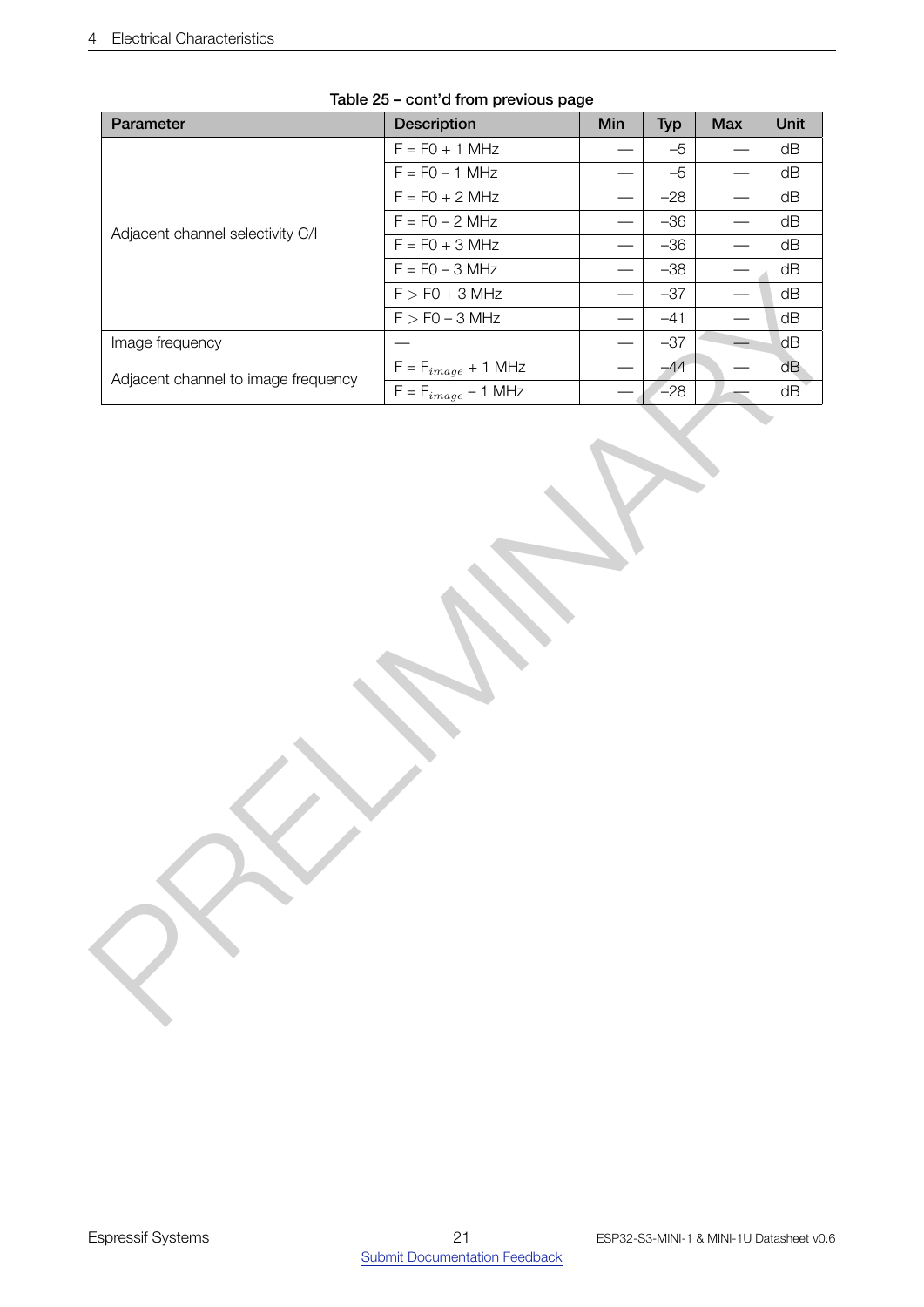#### 5Module Schematics

This is the reference design of the module.



<span id="page-21-1"></span><span id="page-21-0"></span>**Figure 5: ESP32-S3-MINI-1 Schematics** 

Page Name Rev

<ESP32-S3-MINI-1>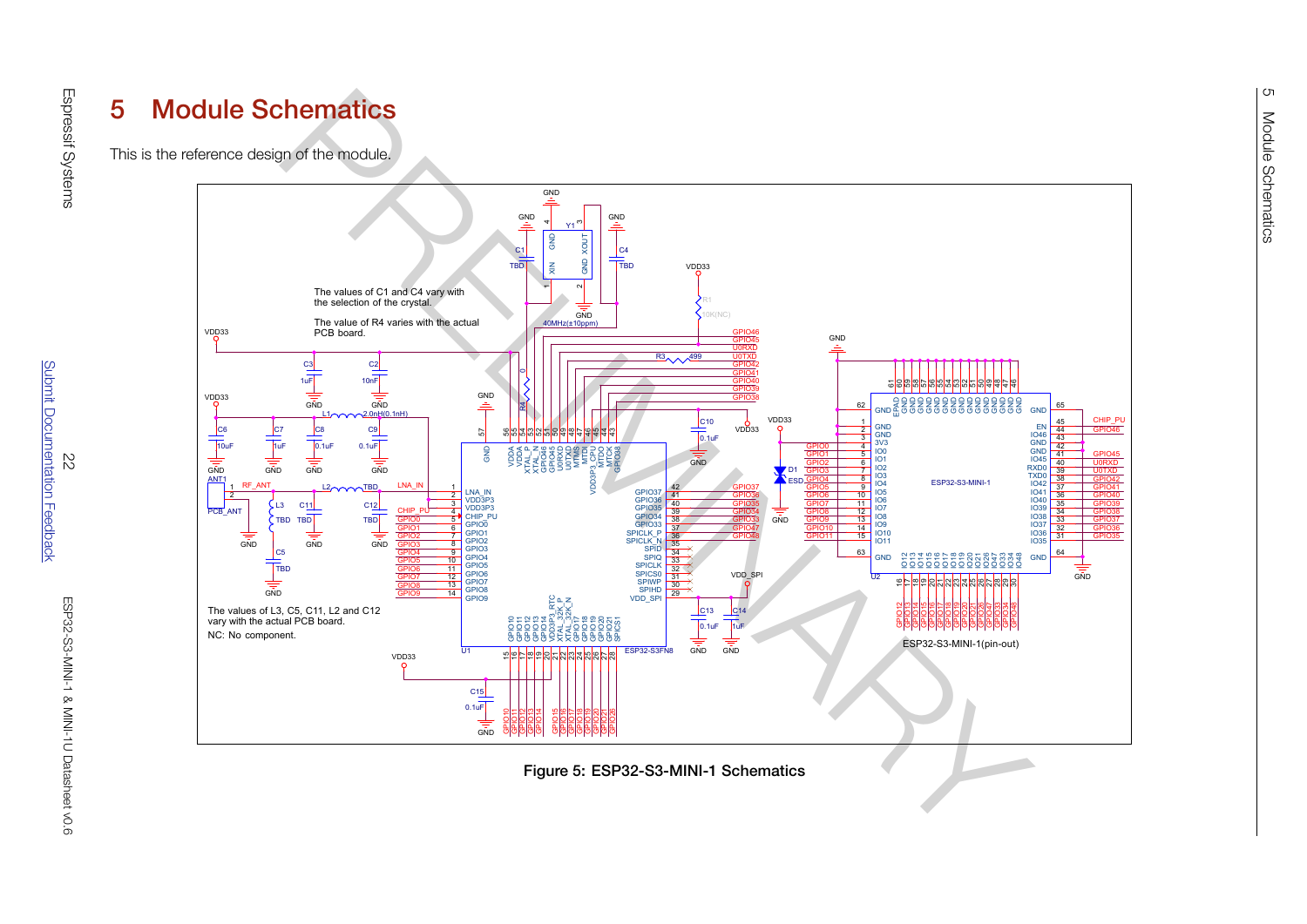



<span id="page-22-0"></span>Figure 6: ESP32-S3-MINI-1U Schematics

Title

Page Name Rev

Wednesday, November 03, 2021

ESP32-S3-MINI-1U-S2-MINI-1U-S2-MINI-1U-S2-MINI-1U-S2-MINI-1U-S2-MINI-1U-S2-MINI-1U-S2-MINI-1U-S2-MINI-1U-S2-MI

Sheet of the state of the state of the state of the state of the state of the state of the state of the state

and the second control of the second control of the second control of the second control of the second control of the second control of the second control of the second control of the second control of the second control o

2 2 2 2 2 2 2 2 2 2 2 2 2 2 2 2 2 2 2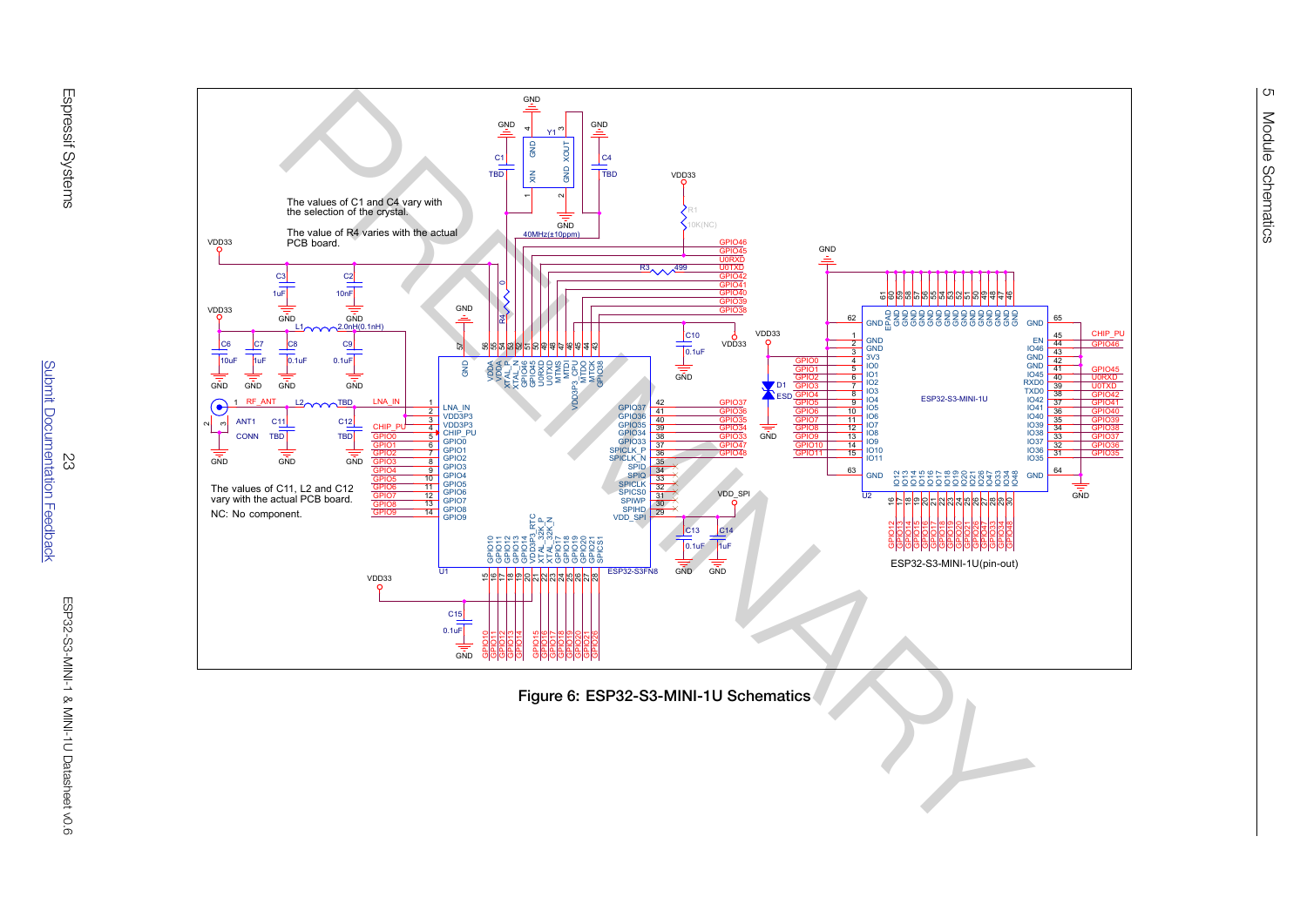# <span id="page-23-2"></span><span id="page-23-0"></span>6 Peripheral Schematics

This is the typical application circuit of the module connected with peripheral components (for example, power supply, antenna, reset button, JTAG interface, and UART interface).



Figure 7: Peripheral Schematics

- <span id="page-23-1"></span>• Soldering the EPAD to the ground of the base board is not a must, however, it can optimize thermal performance. If you choose to solder it, please apply the correct amount of soldering paste.
- RC delay circuit at the EN pin. The recommended setting for the RC delay circuit is usually R = 10 k $\Omega$  and • To ensure that the power supply to the ESP32-S3 chip is stable during power-up, it is advised to add an  $C = 1/\mu$ F. However, specific parameters should be adjusted based on the power-up timing of the module and the power-up and reset sequence timing of the chip. For ESP32-S3's power-up and reset sequence timing diagram, please refer to Section *Power Scheme* in *ESP32-S3 Series Datasheet* .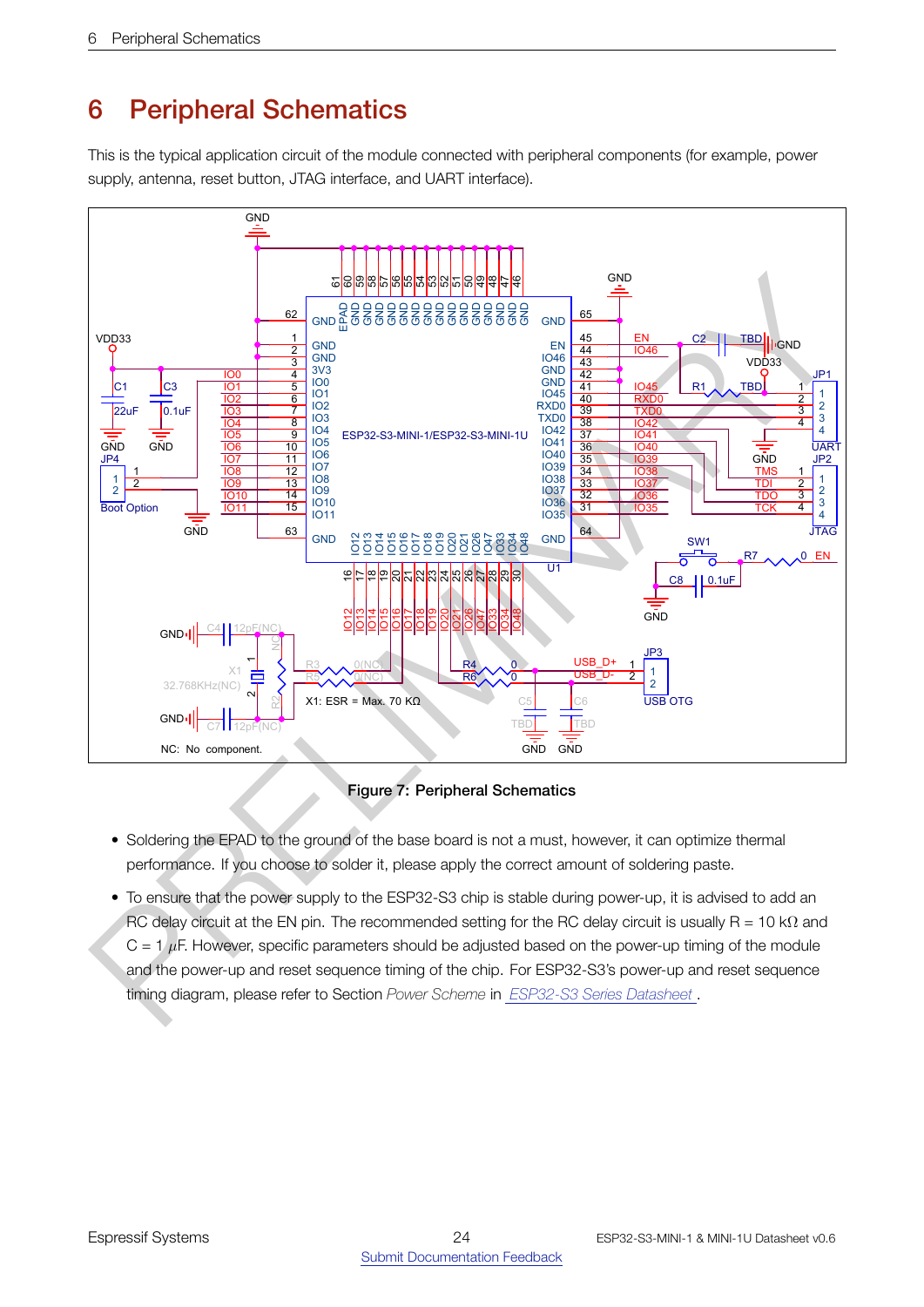# 7 Physical Dimensions and PCB Land Pattern

# <span id="page-24-0"></span>7.1 Physical Dimensions

<span id="page-24-1"></span>

Figure 8: ESP32-S3-MINI-1 Physical Dimensions

<span id="page-24-2"></span>

Figure 9: ESP32-S3-MINI-1U Physical Dimensions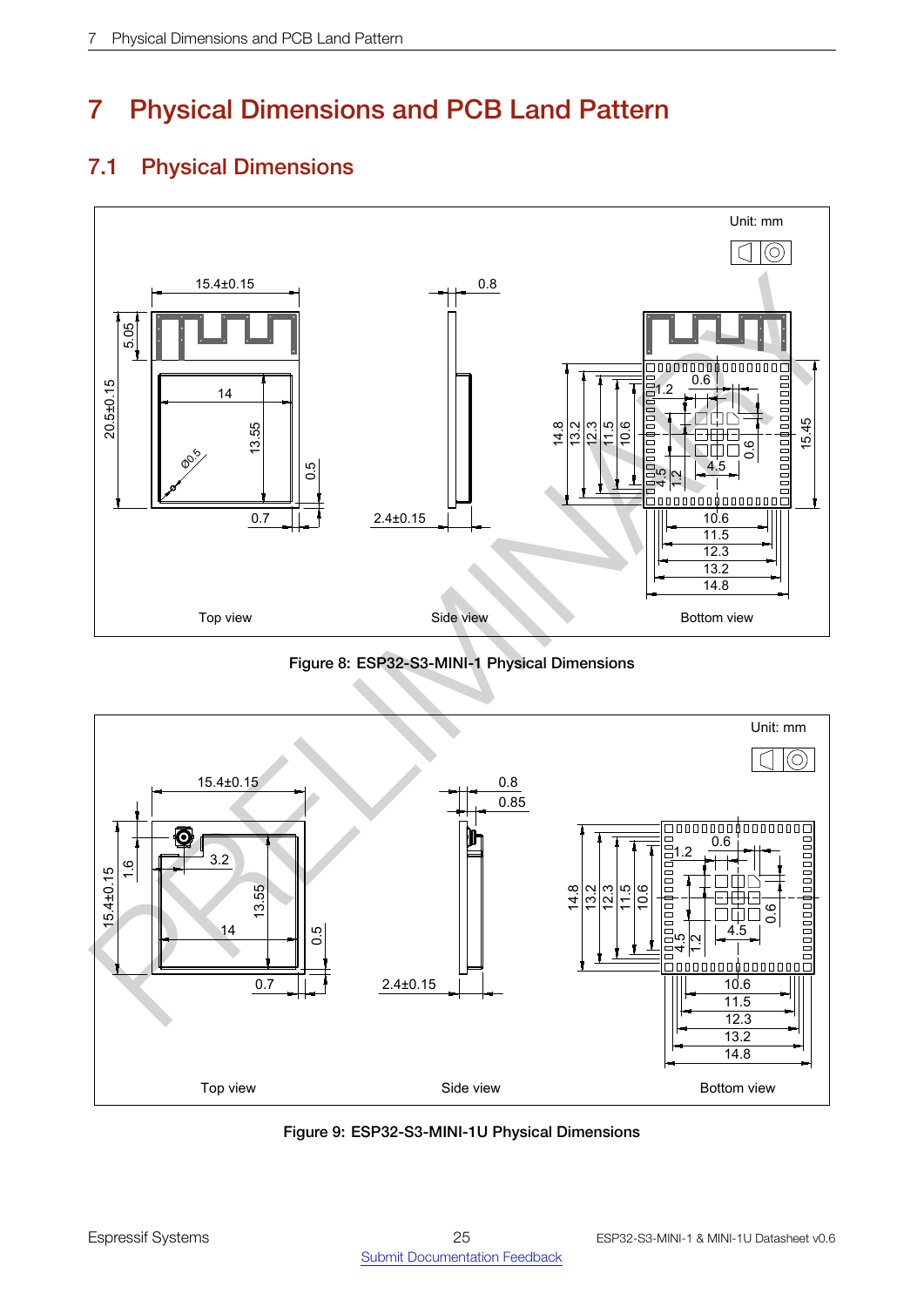#### Note:

For information about tape, reel, and product marking, please refer to *[Espressif Module Package Information](https://www.espressif.com/sites/default/files/documentation/Espressif_Module_Packing_Information_EN.pdf)*.

PRELIGINARY A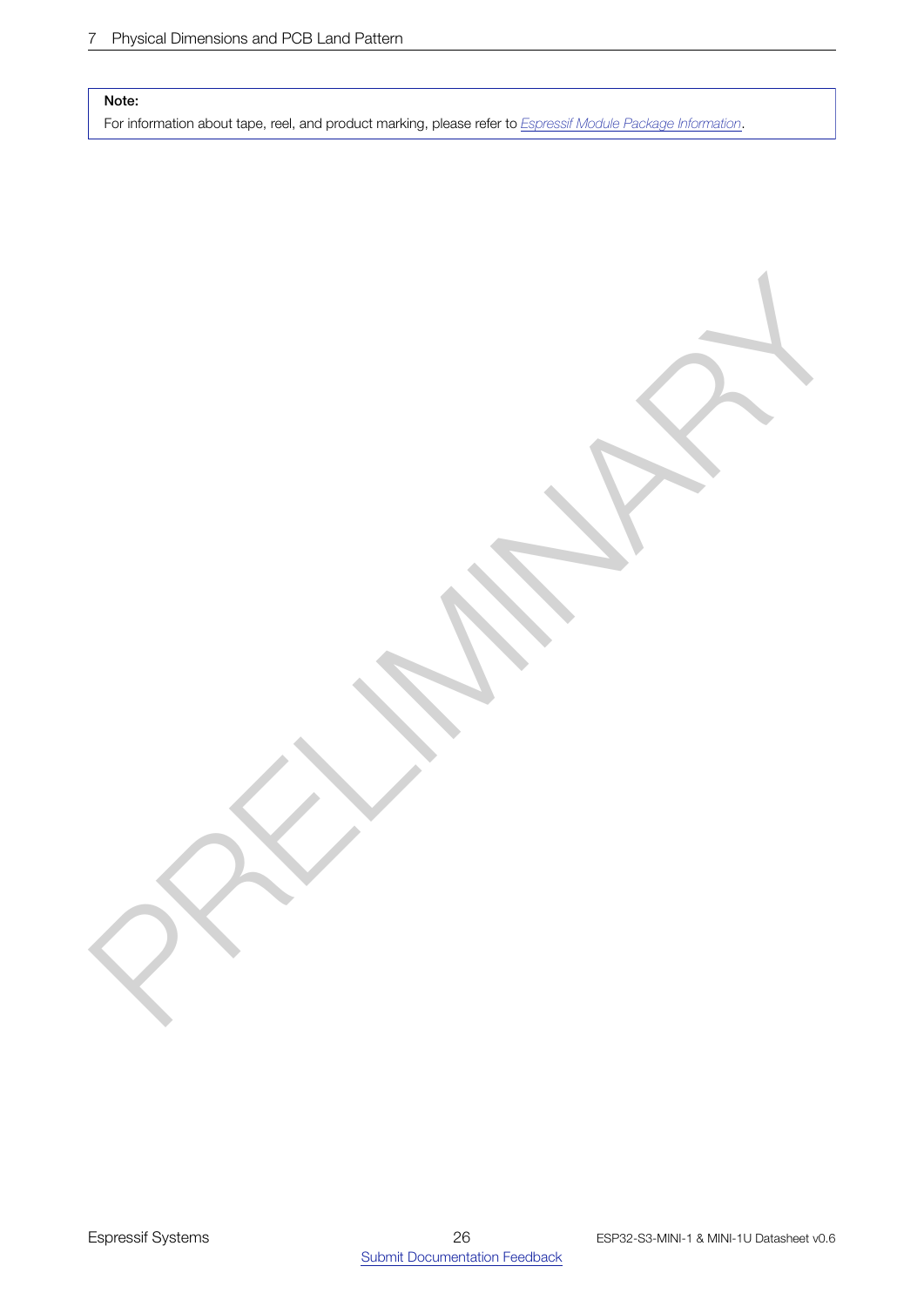# <span id="page-26-0"></span>7.2 Recommended PCB Land Pattern

<span id="page-26-1"></span>

Figure 10: ESP32-S3-MINI-1 Recommended PCB Land Pattern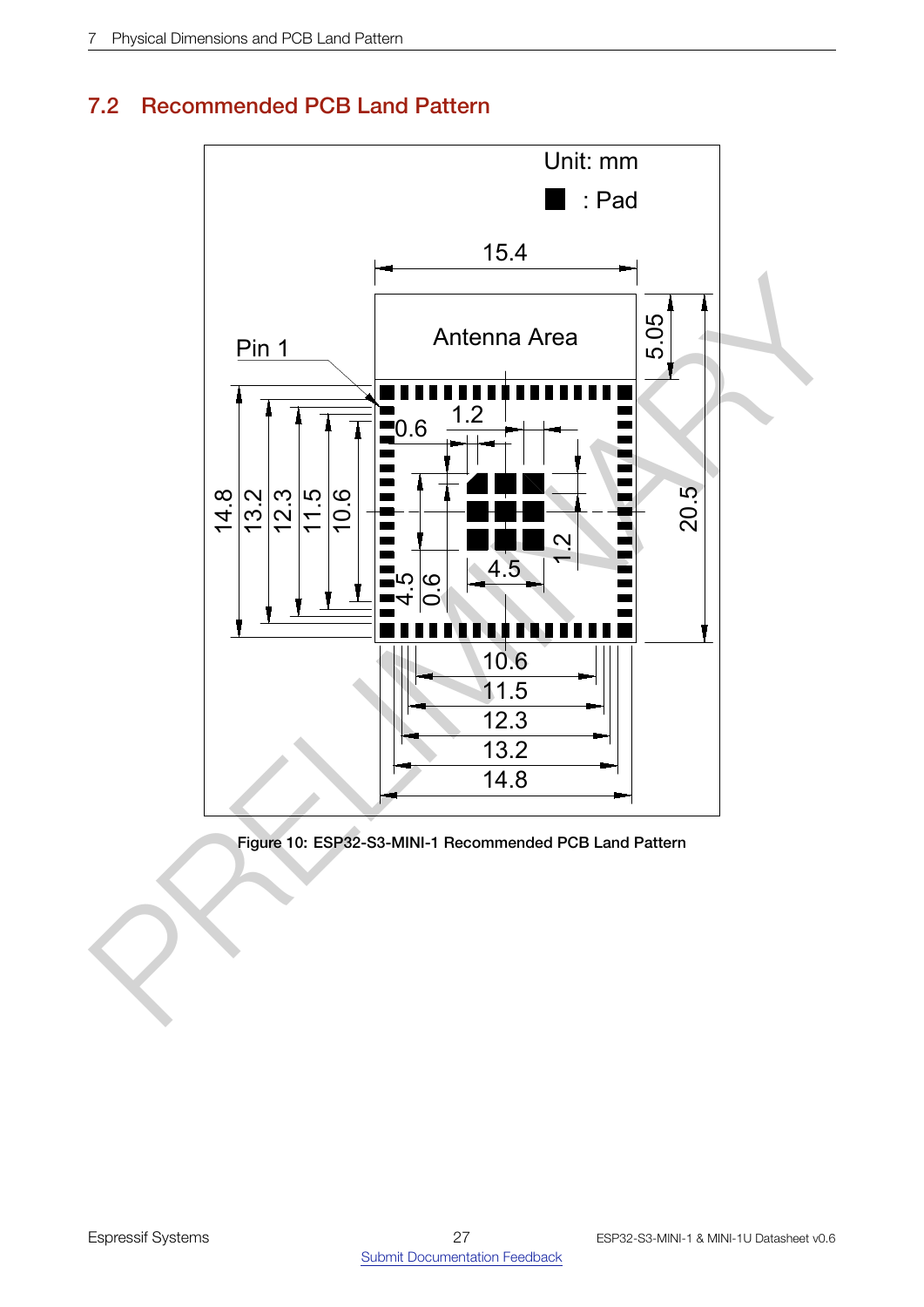<span id="page-27-0"></span>

Figure 11: ESP32-S3-MINI-1U Recommended PCB Land Pattern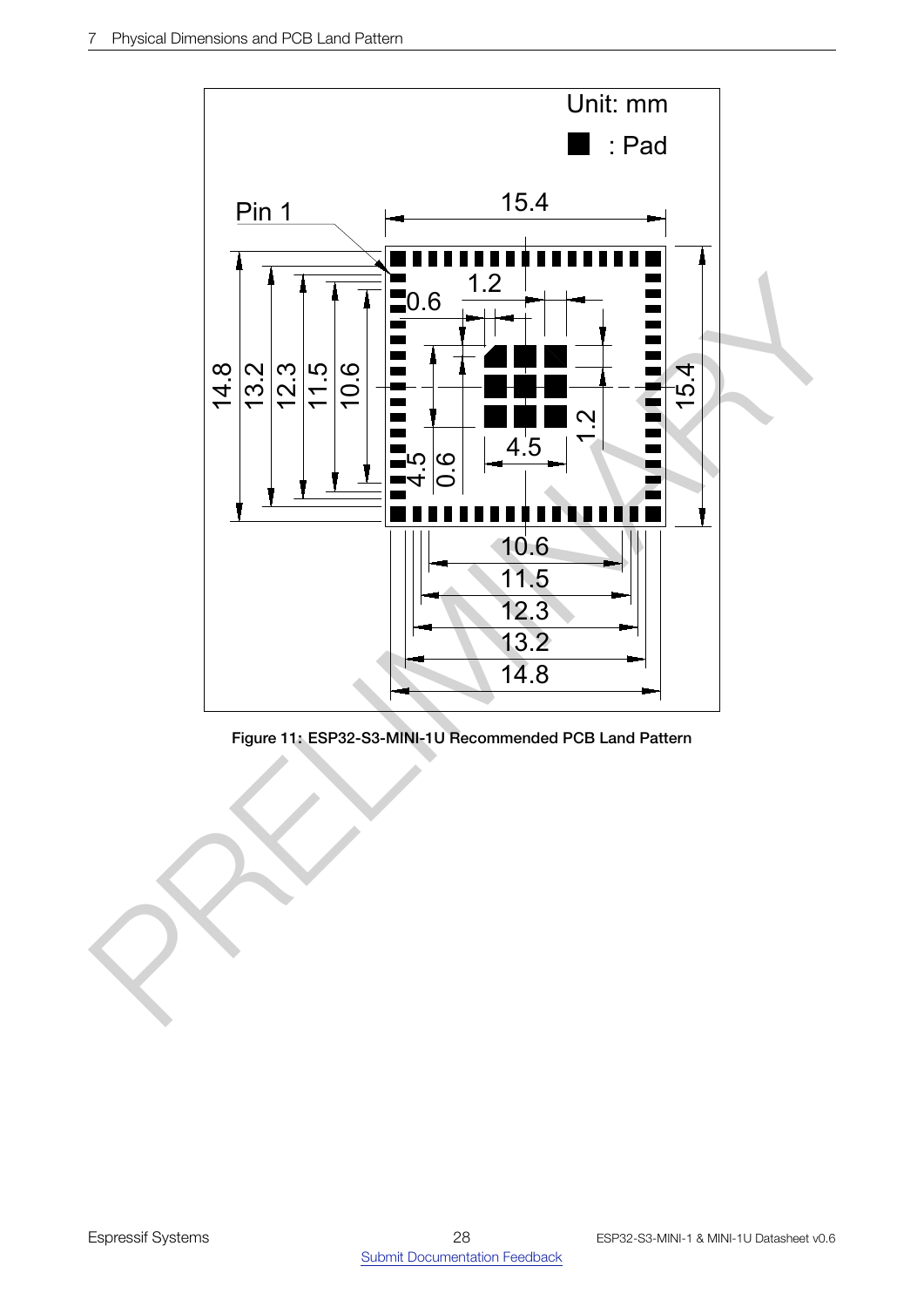# <span id="page-28-0"></span>7.3 Dimensions of External Antenna Connector

ESP32-S3-MINI-1U uses the third generation external antenna connector as shown in Figure [12.](#page-28-1) This connector is compatible with the following connectors:

- W.FL Series connector from Hirose
- MHF III connector from I-PEX
- AMMC connector from Amphenol

<span id="page-28-1"></span>

Figure 12: Dimensions of External Antenna Connector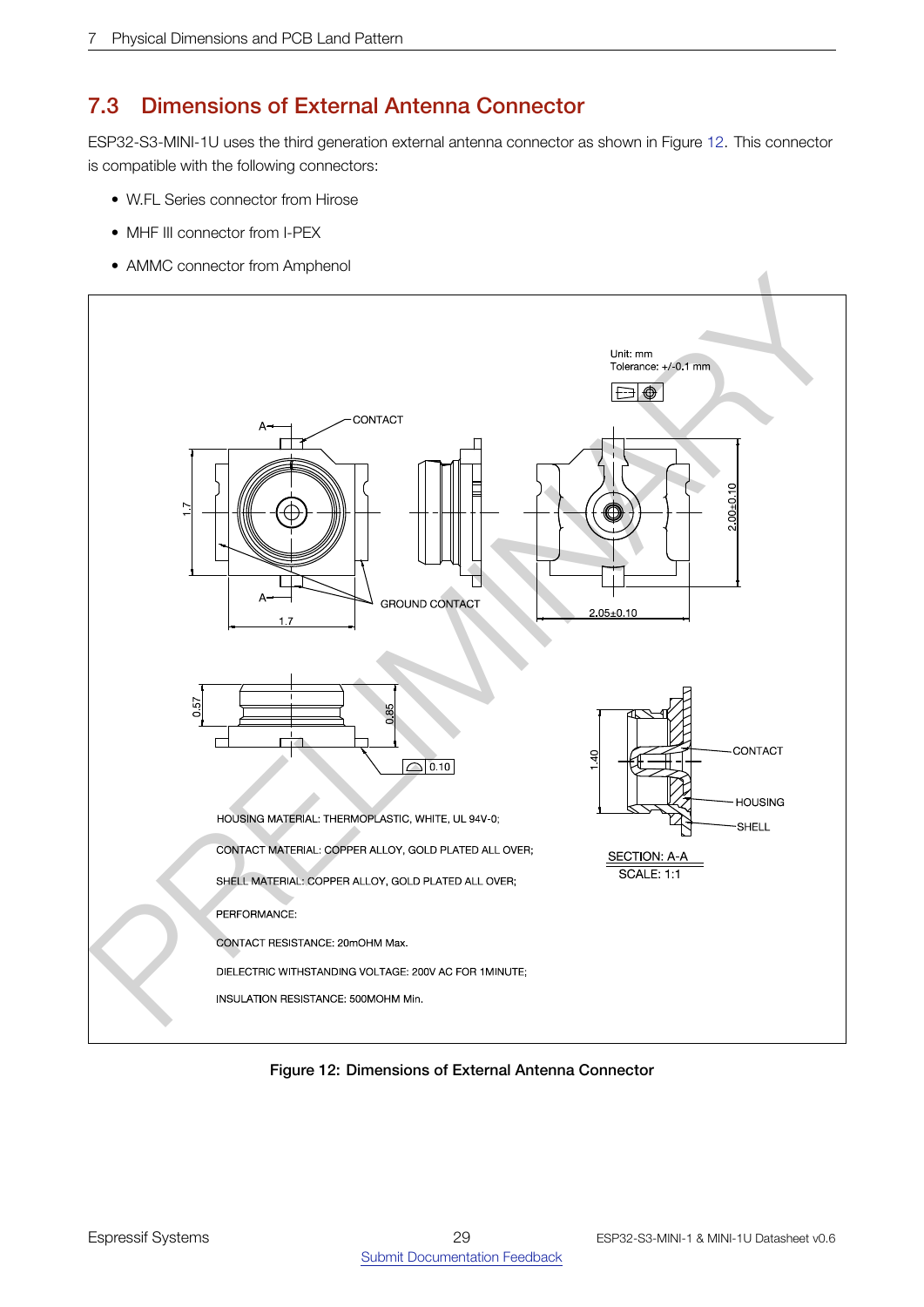# <span id="page-29-0"></span>8 Product Handling

# <span id="page-29-1"></span>8.1 Storage Conditions

The products sealed in moisture barrier bags (MBB) should be stored in a non-condensing atmospheric environment of < 40 °C and /90%RH. The module is rated at the moisture sensitivity level (MSL) of 3.

After unpacking, the module must be soldered within 168 hours with the factory conditions 25±5 °C and /60%RH. If the above conditions are not met, the module needs to be baked.

# 8.2 Electrostatic Discharge (ESD)

- Human body model (HBM): ±2000 V
- <span id="page-29-3"></span>• Charged-device model (CDM): ±500 V

# 8.3 Reflow Profile

<span id="page-29-4"></span>Solder the module in a single reflow.

<span id="page-29-2"></span>

Figure 13: Reflow Profile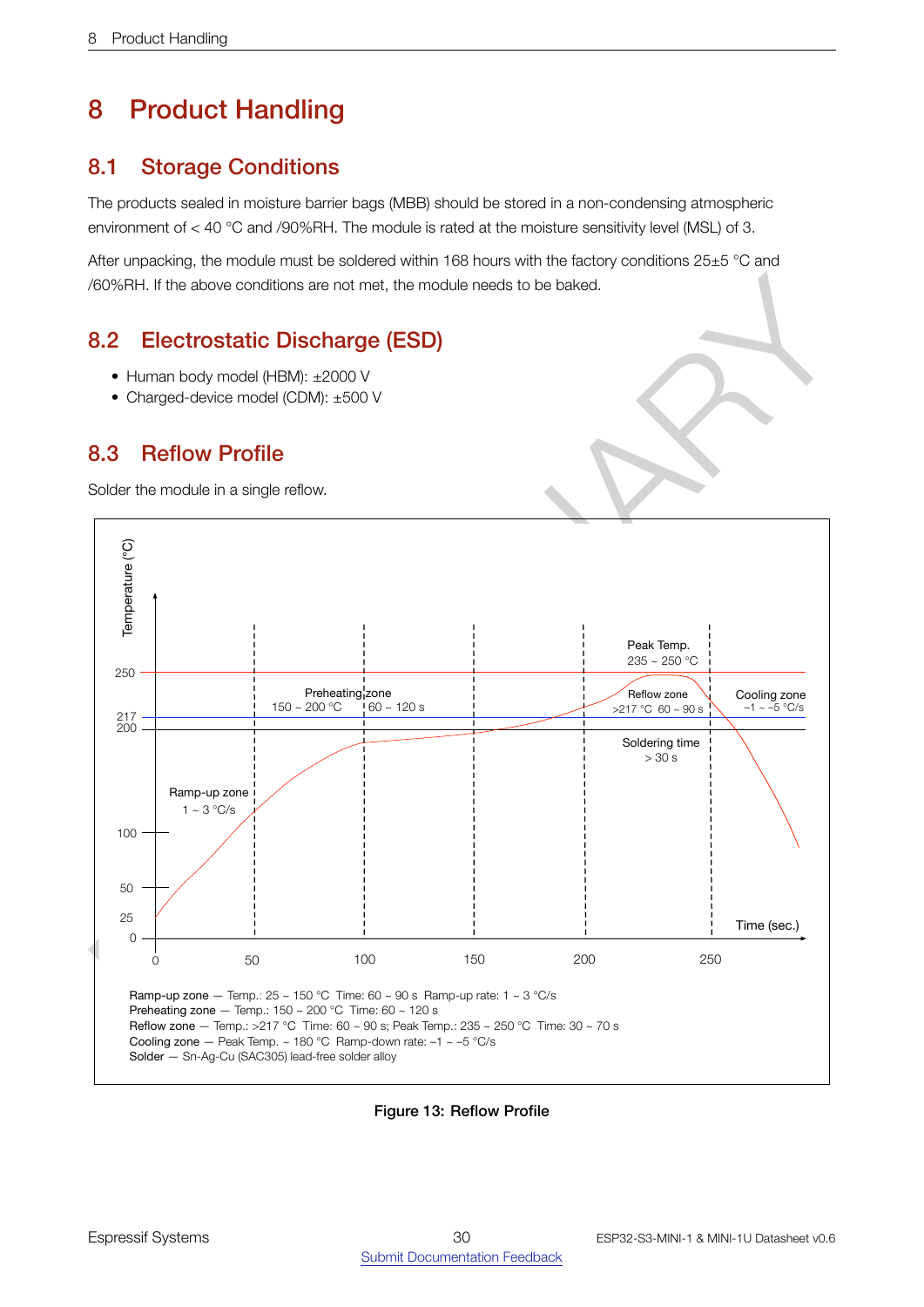# <span id="page-30-0"></span>9 Related Documentation and Resources

# Related Documentation

- [ESP32-S3](http://espressif.com/sites/default/files/documentation/esp32-s3_datasheet_en.pdf) Series Datasheet Specifications of the ESP32-S3 hardware.
- [ESP32-S3](http://espressif.com/sites/default/files/documentation/esp32-s3_technical_reference_manual_en.pdf) Technical Reference Manual Detailed information on how to use the ESP32-S3 memory and peripherals.
- [ESP32-S3](http://espressif.com/sites/default/files/documentation/esp32-s3_hardware_design_guidelines_en.pdf) Hardware Design Guidelines Guidelines on how to integrate the ESP32-S3 into your hardware product.
- *Certificates* http://espressif.com/en/support/documents/certificates
- *Documentation Updates and Update Notification Subscription* http://espressif.com/en/support/download/documents

# Developer Zone

- *ESP-IDF* and other development frameworks on GitHub. http://github.com/espressif
- Framework (collects) and the<br>distribution (behavior and the distribution of the collects)<br> [P](http://espressif.com/en/contact-us/sales-questions)[R](http://products.espressif.com/#/product-selector?language=en)[E](http://espressif.com/en/products/devkits?id=ESP32-S3)[LI](http://espressif.com/en/products/socs?id=ESP32-S3)MITY (as a proportion of the collects) biothermodel collects of the<br>
PRELIMITY (as a proportion of the collect photon of the • *ESP32 BBS Forum* – Engineer-to-Engineer (E2E) Community for Espressif products where you can post questions, share knowledge, explore ideas, and help solve problems with fellow engineers. http://esp32.com/
	- *The ESP Journal* Best Practices, Articles, and Notes from Espressif folks. http://blog.espressif.com/
	- See the tabs *SDKs and Demos*, *Apps*, *Tools*, *AT Firmware*. http://espressif.com/en/support/download/sdks-demos

# **Products**

- *ESP32-S3 Series SoCs* Browse through all ESP32-S3 SoCs. http://espressif.com/en/products/socs?id=ESP32-S3
- *ESP32-S3 Series Modules* Browse through all ESP32-S3-based modules. http://espressif.com/en/products/modules?id=ESP32-S3
- *ESP32-S3 Series DevKits* Browse through all ESP32-S3-based devkits. http://espressif.com/en/products/devkits?id=ESP32-S3
- *ESP Product Selector* Find an Espressif hardware product suitable for your needs by comparing or applying filters. http://products.espressif.com/#/product-selector?language=en

# Contact Us

• See the tabs *Sales Questions*, *Technical Enquiries*, *Circuit Schematic & PCB Design Review*, *Get Samples* (Online stores), *Become Our Supplier*, *Comments & Suggestions*. http://espressif.com/en/contact-us/sales-questions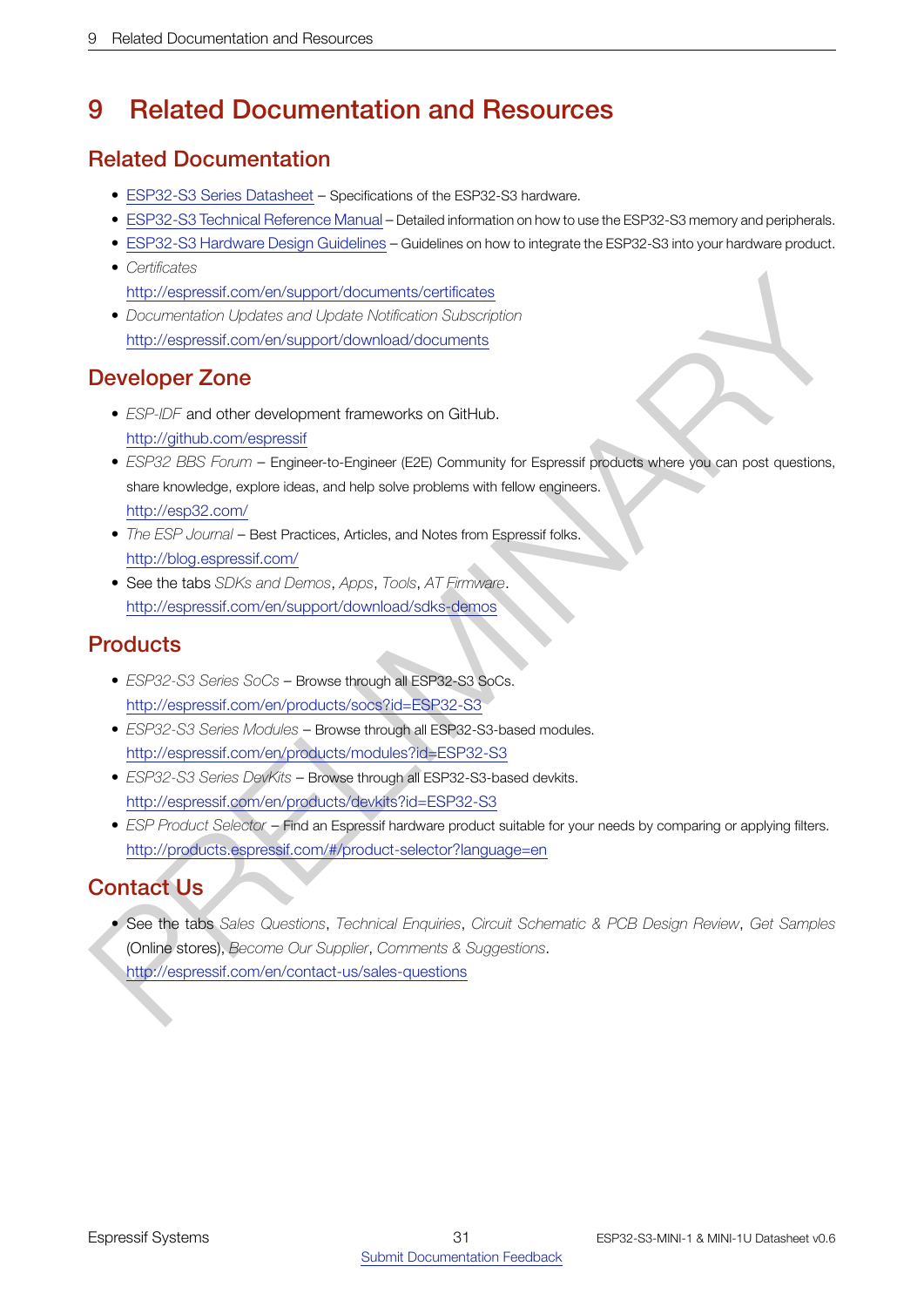# Revision History

<span id="page-31-0"></span>

| Date             | Version          | Release notes                            |
|------------------|------------------|------------------------------------------|
| 2021-11-16       | v0.6             | Overall update for chip revision 1       |
| $2021 - 03 - 30$ | V <sub>0.1</sub> | Preliminary release, for chip revision 0 |

PRELIGINARY A